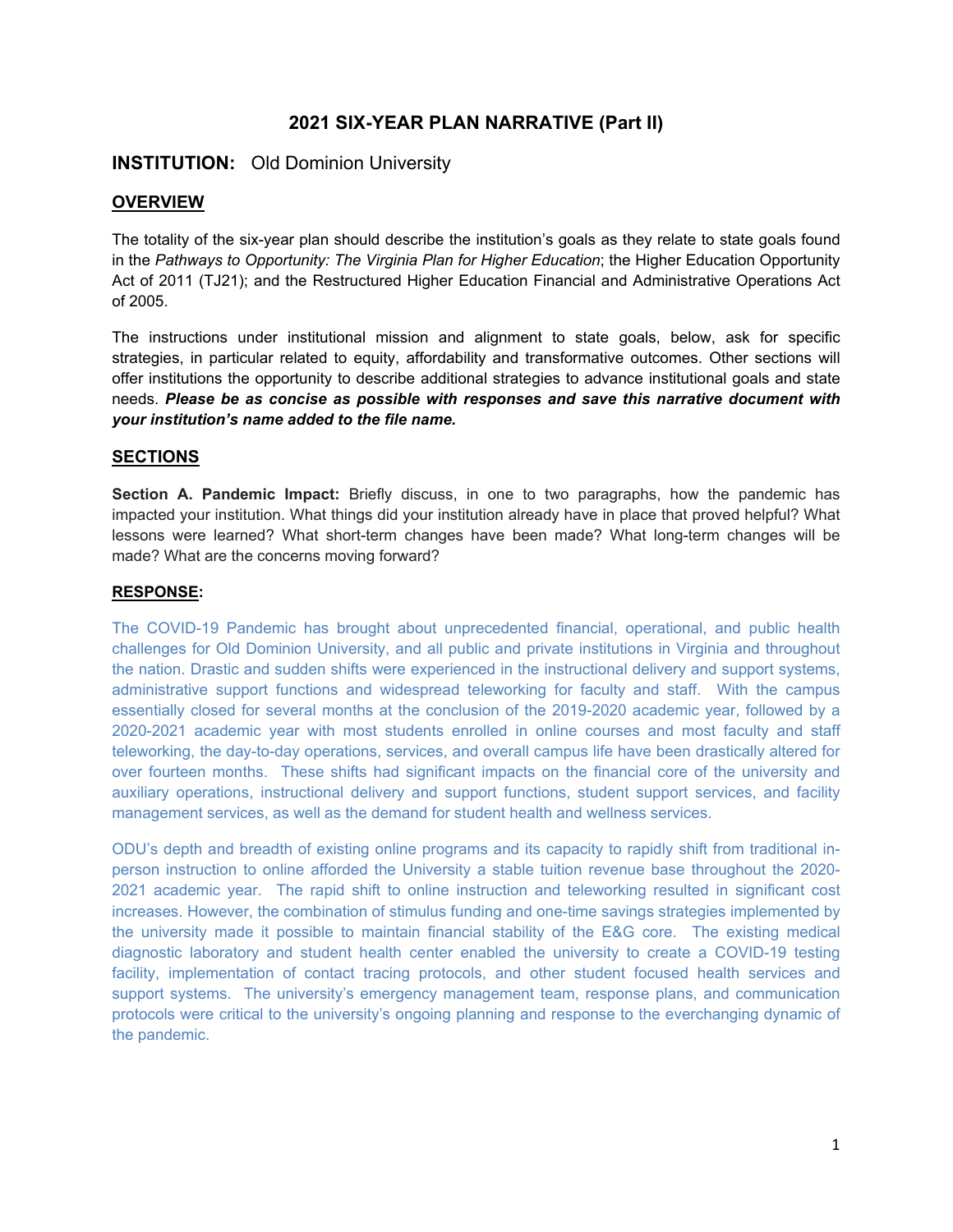While we anticipate a return to more traditional instruction modalities in FY22 and FY23, ODU will continue to build its online and distance learning capabilities. In addition, the rapid transition to and sustained use of teleworking provided a very beneficial catalyst to the digital transformation of many business processes across campus. Going forward, many of these new processes and daily practices will become the standard for how work gets done and the momentum for further digital transformation will be embraced.

The long-term impacts and concerns about the future are centered in enrollment and retention, but also in campus life and student health, wellness, and other support services. We, like many other institutions were rethinking future enrollment levels prior to the pandemic, but the long-term financial impact of the pandemic on our current and future students is a primary concern and may exacerbate the anticipated "enrollment cliff." In addition to the financial impacts of the pandemic, the potential for a lasting shift in demand for distance learning versus traditional on-campus instruction creates uncertainty for the future operations of many of our auxiliary services and other campus-based services. The influx of stimulus funding has provided resources to address many of the one-time expenditures, revenue loss, and other short-term financial challenges, but the long-term financial implications for auxiliary services and other campus-based services may persist. Stimulus funds have also provided a significant amount of direct financial relief for our students. Financial resources have proven to have a significant influence on student enrollment, retention, and persistence to degree attainment, and therefore it is of great concern that our student population may be adversely affected when student grant funds are no longer available.

# **Section B. Institutional Mission, Vision, Goals, Strategies, and Alignment to State Goals:** Provide a statement of institutional mission and indicate if there are plans to change the mission over the six-year period.

Provide a brief description of your institutional vision and goals over the next six years, including numeric targets where appropriate. Include specific strategies (from Part 3 – Academic-Financial Plan and Part 4 – General Fund Request) related to the following state themes and goals:

- **Equitable:** Close access and completion gaps. Remove barriers to access and attainment especially for Black, Hispanic, Native American and rural students; students learning English as a second language; students from economically disadvantaged backgrounds; and students with disabilities.
- **Affordable:** Lower costs to students. Invest in and support the development of initiatives that provide cost savings to students while maintaining the effectiveness of instruction.
- **Transformative:** Expand prosperity. Increase the social, cultural and economic well-being of individuals and communities within the Commonwealth and its regions. This goal includes efforts to diversify staff and faculty pools.

Strategies also can cross several state goals, notably those related to improved two-year and four-year transfer, and should be included here. If applicable, include a short summary of strategies related to research. The description of any strategy should be one-half page or less in length. Be sure to use the same short title as used in the Part 3 and Part 4 worksheets. If federal stimulus funds will fund activities and are included in Part 3 as reallocations, please note how they will be used.

## **RESPONSE:**

Old Dominion University, located in the City of Norfolk in the metropolitan Hampton Roads region of coastal Virginia, is a dynamic public research institution that serves its students and enriches the Commonwealth, the nation and the world through rigorous academic programs, strategic partnerships,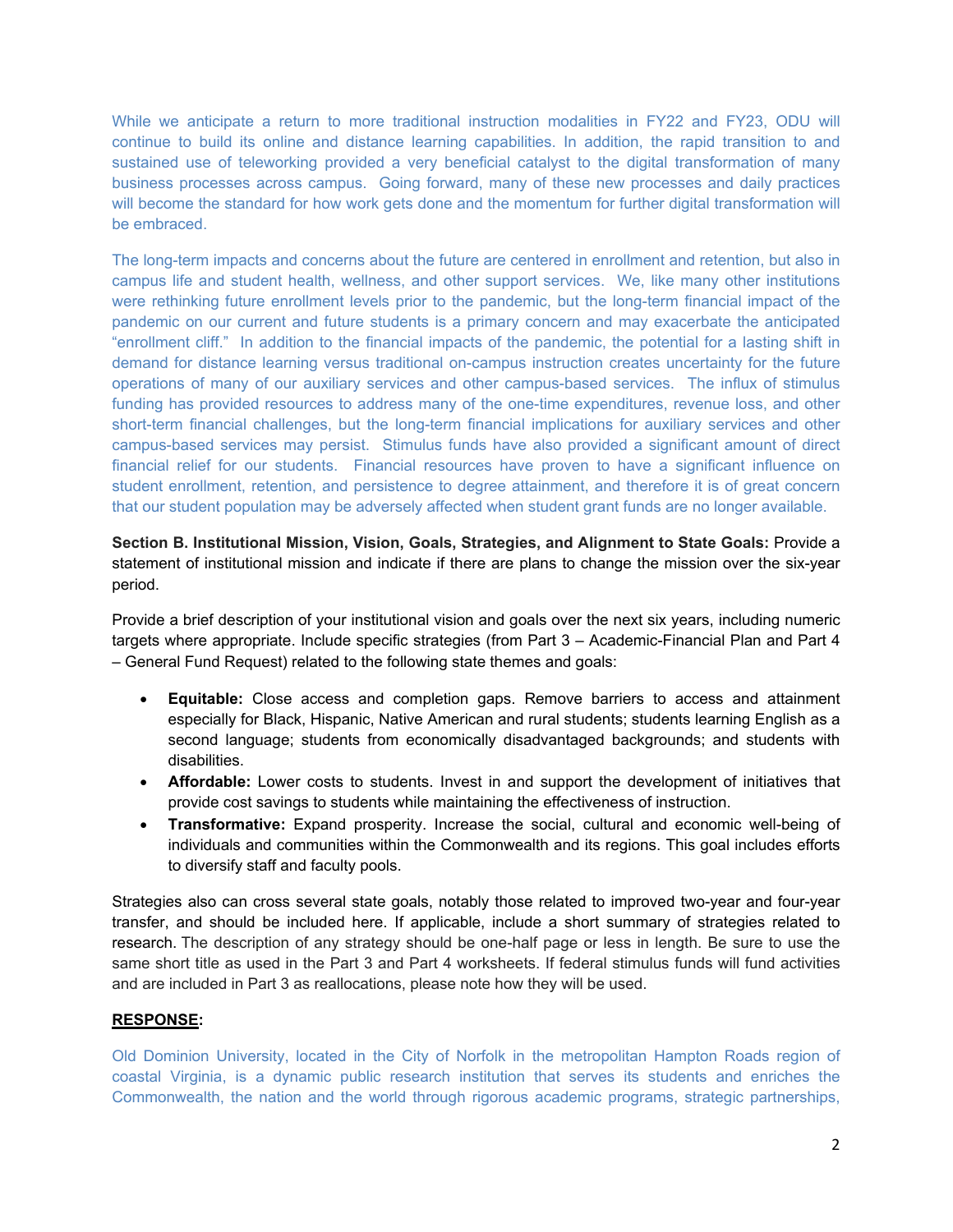and active civic engagement. This mission statement was revised by the Board of Visitors on April 8, 2010.

Our vision is to be recognized nationally and internationally as a forward-focused metropolitan university with a collaborative and innovative approach to education and research that spurs economic growth, focuses on student success, engages civic and community partners, and uses its connections with the military and maritime industries and its exceptional strengths and leadership in related areas to provide practical solutions to complex and real world problems. These are the principles behind the nine (9) requests outlined in the 2021 Institutional Six-Year Strategic Plan.

The University's 2014-2019 Strategic Plan outlines the goals and institutional priorities to achieve the University's mission. The University engaged in the Strategic Planning Process for 2020-2025, However, these efforts were paused in response to both the pandemic and the announcement of President Broderick's retirement.

ODU is committed to providing an affordable, high quality education to a diverse spectrum of students. Old Dominion University offers the most affordable in-state undergraduate tuition of the doctoral institutions. Business Insider, examining data from U.S. News & World Report and the Chronicle of Higher Education, named Old Dominion the "most affordable college" in Virginia. Even with low tuition, Old Dominion University is challenged to support over 8,000 Pell-eligible enrolled students, providing access and educating more economically disadvantaged students than nearly every other four-year institution in the Commonwealth. Our objective is to provide a quality education for the many firstgeneration students, working adults, online degree completers and transfer students we educate and graduate. As one of the most diverse campuses in the United States, ODU is committed to educating students of all backgrounds. Education Trust has cited ODU as being among the top 15 U.S. universities for African American student success, and Diverse Issues in Higher Education ranked ODU No. 14 overall in the nation for the number of African American graduates. Twenty-five percent of ODU's students are military affiliated, the most of any 4-year public institution in Virginia. Many of our students are also first-generation college-goers and need more assistance in the transition to college, regardless of whether they are physically in the classroom or participating in classes online. However, graduating students from these populations is the key to meeting the needs of the future jobs and economy of Virginia.

Expanding on the existing catalog of online program offerings, ODU will continue to scale programs that attract stop-outs as well as, pursue targeted and aggressive growth in graduate online professional master's program offerings.

#### **Strategies**

#### **Increase Student Financial Assistance**

Old Dominion University is challenged to support over 8,000 Pell-eligible enrolled students, providing access and educating more economically disadvantaged students than nearly every other four-year institution in the Commonwealth. Our general funded portion of undergraduate and graduate student financial assistance totals approximately \$31M and meets approximately 43% of ODU's goal of \$72.1M to achieve 100% of unmet need.

Further, our institutional research shows that if we can meet 64% of a student's financial need, he or she is more likely to persist. To accomplish this objective within the next two years, approximately \$15.1M in state funded financial assistance would be required over the next biennium.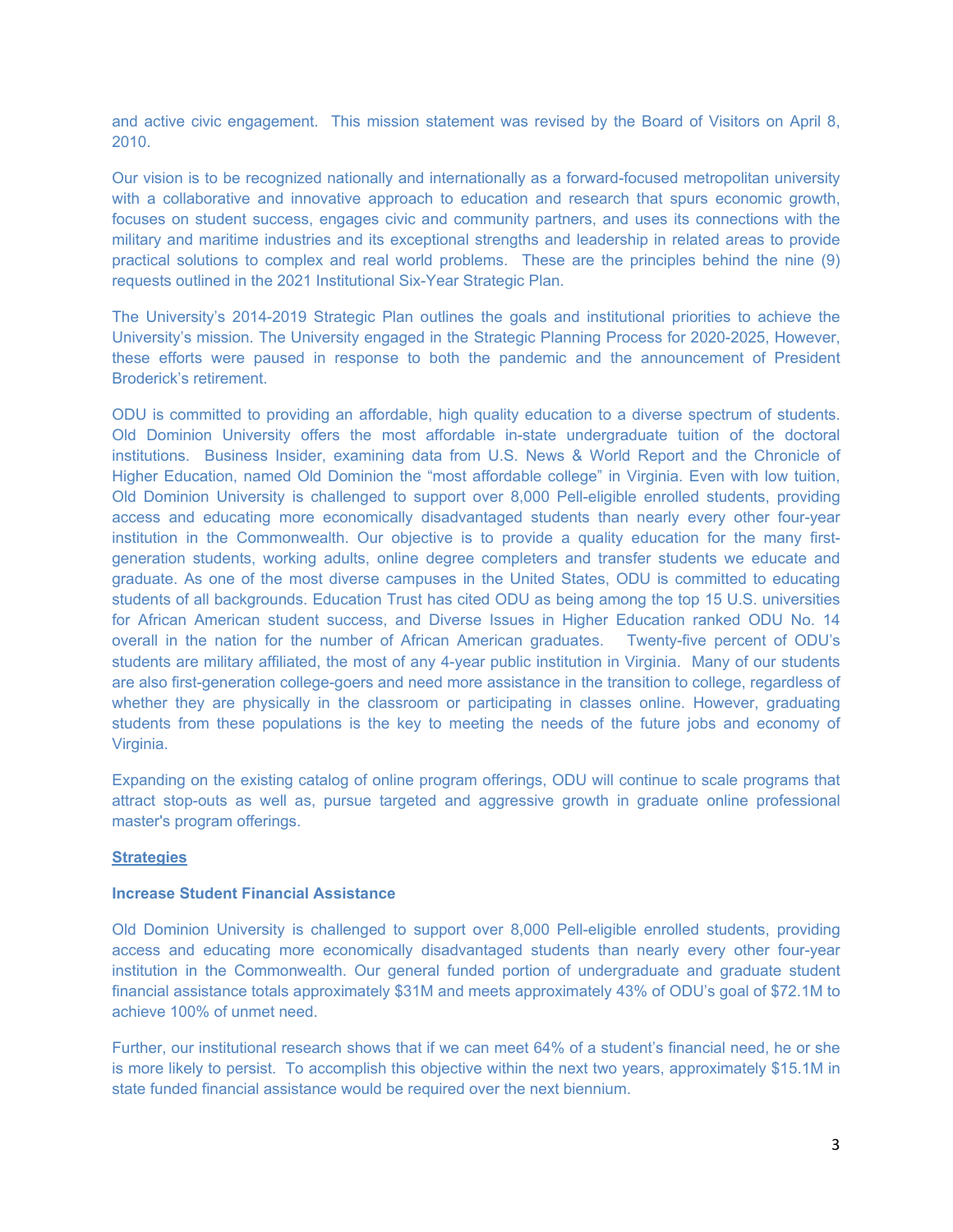In a comprehensive study of Virginia higher education, the Joint Legislative Audit and Review Commission (JLARC) reported on a study (the Delta Cost Project) of students who did not complete their degree. This study found that 29 percent of non-completers cited "financial" as the reason for not remaining enrolled. The other factors cited, including "Personal" (58%) and "Family Responsibilities" (18%), could each have financial implications as well, such as paying for childcare or helping with the family's monthly bills. These percentages correlate closely with ODU's monitoring of students who do not return to school.

Addressing financial challenges is a critical component of student success as these studies clearly recognize. Financial aid plays a critical role not only for affordability but also for retention and completion.

*Funding Request: \$7,572,000 in general funds for student financial assistance in FY2023 and \$15,144,000 in FY2024.* 

#### **Student Success and Job Readiness**

Old Dominion University has a vital role in educating low-income, first generation students, veterans, and degree completers to support the Commonwealth's needs for a diverse and well-prepared workforce. To advance economic mobility for low-income, underrepresented students, research has shown student support, academic resources and financial support must work together to assist these students through graduation. In addition to providing financial aid to address unmet need, ODU must have resources to provide advising, career/job counseling, financial literacy, math support and success coaching to support these students.

Outcomes of these services show great results. As examples, students in the success coaching program over the past three years were retained from first-to-second year at a rate 17% higher than a control group and 8% higher than the overall freshman class. This investment will continue to increase success rates as more low-income students are provided access to the university.

 Another program with similar evidence of student success is the Learn and Earn Advantage Program (LEAP) - an on-campus work program that shows how financial aid and career services can work together to offer funding and real-world skills that promote career readiness. LEAP students are currently employed across campus in their early years to prepare them for paid internships in their junior and senior years. They also take a class to learn employment skills and interact with alumni and other professionals. Students in the LEAP program were retained from first-to-second year at a rate 4% higher than the overall freshman class. This retention result is also attributed to the fact that the LEAP program provides these first-generation students with on-campus employment to ensure their education takes precedence over a job. Occasionally, off-campus jobs compete with a student's academic work and outside employers are not as flexible in providing time for studying.

To make the greatest impact on retention, progression, and graduation rates, ODU must be able to scale programs like Student Success Coaching and LEAP to ensure the success of its growing number of Pelleligible students, military, and degree completers. Vital connections between student employment and internships increases access and affordability, and the skills developed through experiential learning help students win job offers.

Staffing for student success programs is essential. The diverse students ODU serves require additional advising time to navigate the more complex needs of transfer, military-affiliated, first generation and nontraditional students which extends the supportive interactions.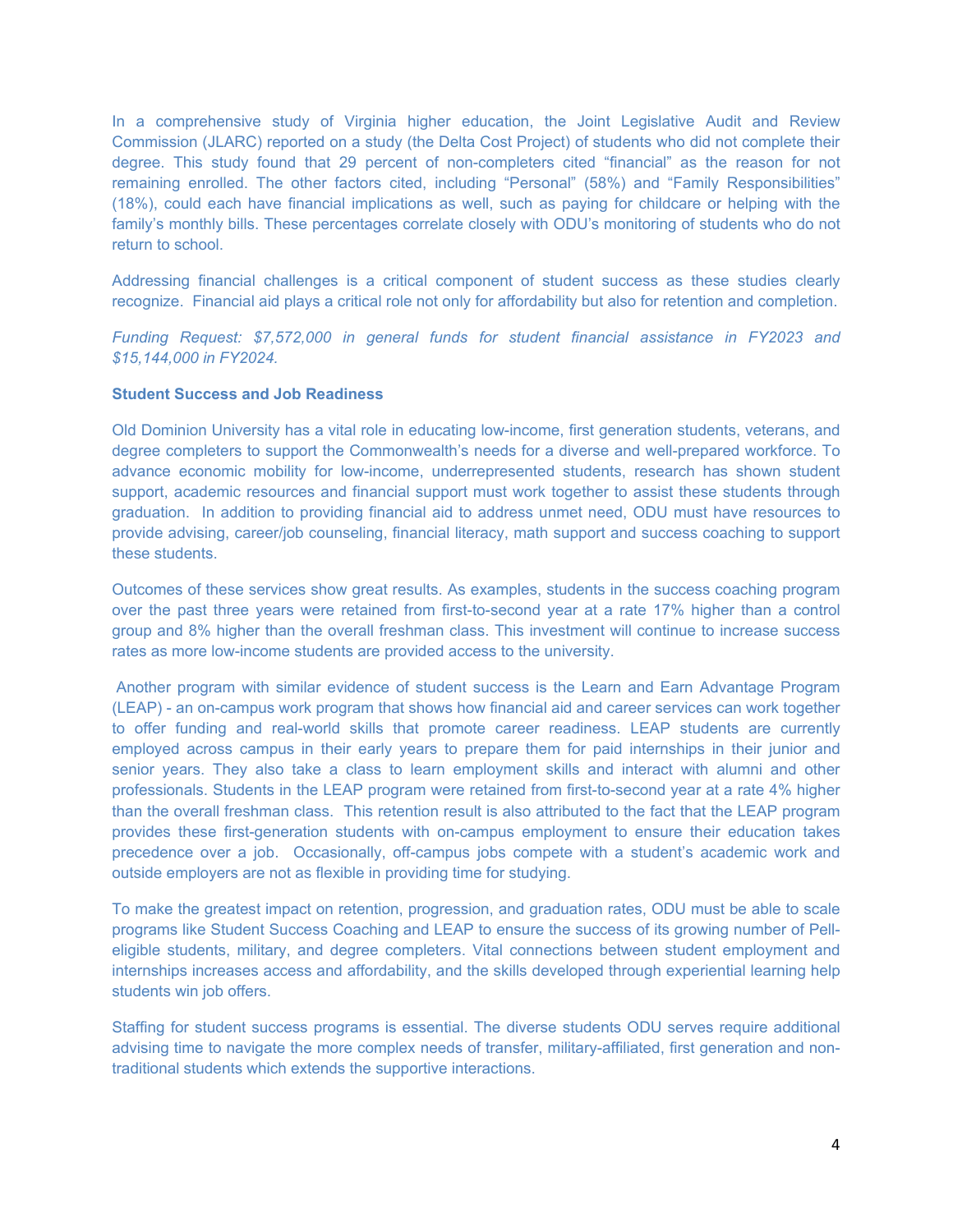Student Population Leads is a new initiative that will provide further support for our diverse student body. These staff will serve as champions and experts on serving and supporting these students. Population Leads may be members of the designated group and/or have a personal stake and commitment to the success of the students. Population Leads understand the intersectionality of students comprising these populations and will utilize this information to inform resources and services. Population Leads will determine the strategic direction and goals and objectives to promote the retention, progression, and graduation of their assigned students.

*Funding Request: \$2,195,740 FY2023 and \$2,195,740 in FY2024, 28.0 New FTE (10.0 Success Coaches, 13.0 Student Population Leads, 3.0 Career Counselors, 2.0 Financial Literacy Advocates). Requested base funding to be split 50/50 tuition and new general funds.* 

#### **VA Institute for Spaceflight and Autonomy (VISA) – Wallops Flight Facility Translational Research and Business Innovation Center (TRBIC)**

In the first 2 years of operation VISA has made significant progress in leveraging the unique aerospace assets and ecosystem on the Eastern Shore and Southeast Virginia through key partnerships with VA Space/MARS, the Unmanned Systems Center at CIT, NASA's Wallops Flight Facility (WFF) and Langley Research Center, DOD (Fort Eustis), academia, and key industry sectors. Some key accomplishments of these partnerships include management of the next cube-sat mission on the Antares second stage (target launch date summer of 2022), development of a regional autonomous systems strategic playbook for CIT (signed MOU), and new Space Act Agreements for collaborative actives with NSAS WFF (in work) and NASA Langley (signed). VISA has also made strategic Investments in industry-driven technologies to further foster economic growth as well as sponsor student internships to grow the talent pipeline. With these partnerships solidified and the aerospace ecosystem continuing to grow with new entrants such as Rocket Lab, and the expanding use of autonomous systems across all domains, now is the time to expand VISA's footprint, capabilities, and impact.

The WFF, surrounding regional assets, and partners offers unique opportunities for commercial business development in designing, manufacturing, testing, and operating autonomous systems (land, sea and air) and small satellites for both government and industry customers. However, many companies that could develop new sensors, and generate or use data from existing autonomous systems and small satellite platforms, lack the technical expertise to engage with WFF or the autonomy and spaceflight sectors. A WFF Translational Research and Business Innovation Center (TRBIC) managed by ODU can provide this much needed "Front Door." The TRBIC will provide private sector users with the technical engineering, data analytics, digital innovation, and entrepreneurial support and advice that will empower them to leverage WFF capabilities to build an ecosystem of commercial enterprises outside the gates at Wallops. This innovation ecosystem will not only grow the local aerospace industry thus attracting new entrants but can also serve as an innovation catalyst for the advanced air mobility, maritime and offshore wind energy ecosystems where many of the same underlying technologies (e.g., autonomous systems and data analytics) apply. In addition, ODU's management of the TRBIC and presence in the local area will strengthen the overall workforce pipeline through graduate and undergraduate class offerings, student internship opportunities and robust community college partnership. The WFF TRBIC will leverage current VISA activities including the Virginia Small-Sat Data Consortium and planned sustainment through the Translational Research to Commercialization Center (TR2C), as well as VMASC and IIE skills and capabilities, to help minimize risk and cost while maximizing impact and success.

*Funding Request: \$995,338 FY2023 and \$995,338 in FY2024. Including 6.0 New FTE (3.0 Research Faculty to focus on Data Analytics, Small/Cube Sats, and Autonomy, 1.0 Regional Workforce*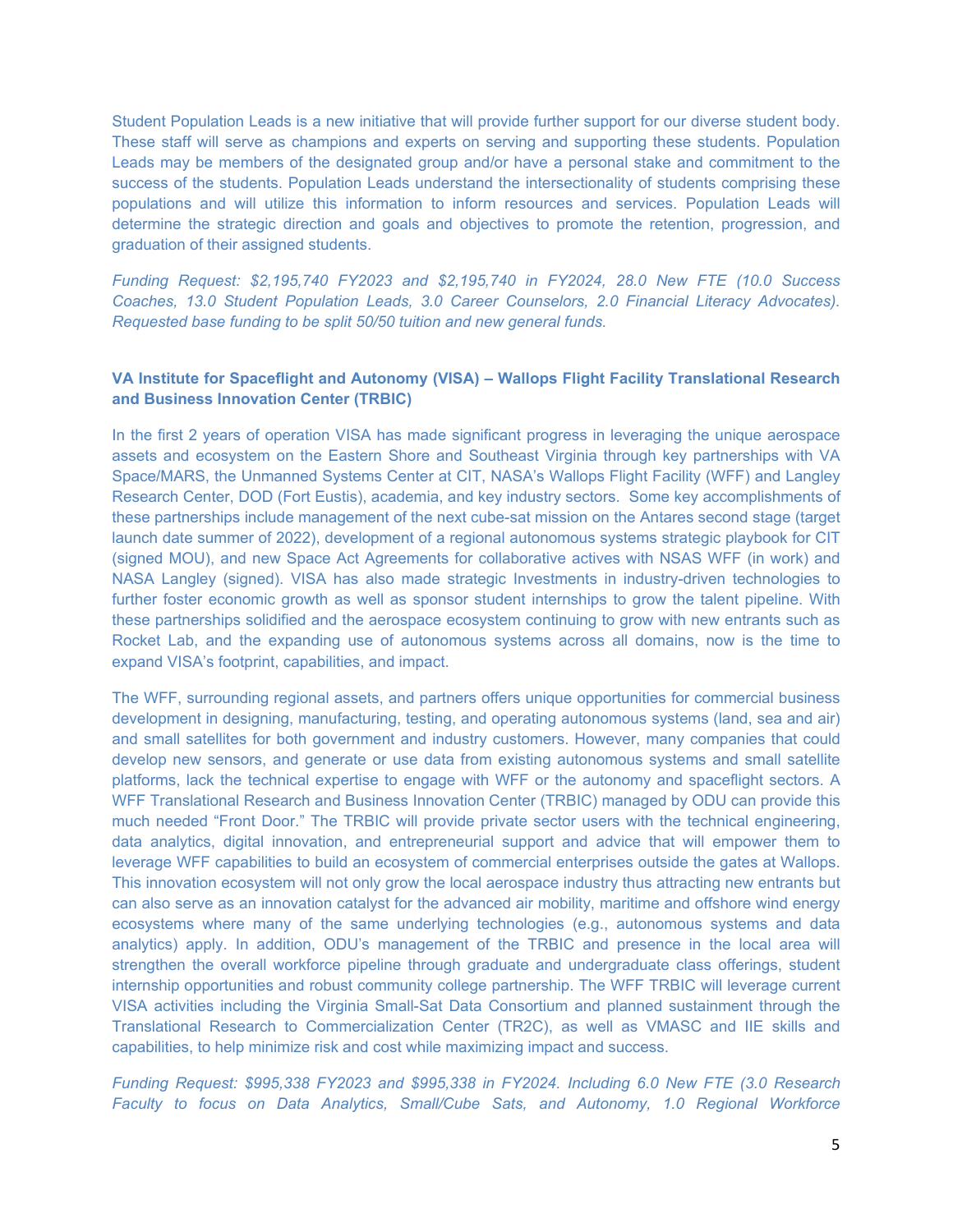*Coordinator, 1.0 New Business Lead, and 1.0 Administrative Support Position.). Requested base funding to be split 50/50 tuition and new general funds.* 

#### **Increase Faculty Salaries**

Over the last six years, approximately 217 faculty members have resigned to accept positions at other institutions citing salaries as the primary reason for their departure. This is a 28.4% increase in resignations since the 2019 Six-Year Plan submission. 41% of the resignations, over this period, have been faculty in STEM-H positions. IPEDS outlines Old Dominion University's average faculty salary as \$78,639 with 67% of Universities within the commonwealth paying a significantly higher average faculty salary. Of that 67%, for example, five out of nine provide between 31-69% higher average faculty salaries than ODU. When compared to national peers, Old Dominion University shows great disparities by rank and discipline. For example, a 2019-2020 CUPA comparison of faculty salaries in STEM fields indicates that Mechanical and Aerospace Engineering salaries for Associate Professors are 15.2% less than their peers while Associate Professors in Biological Sciences are 17.4% below their national peers. A similar comparison reveals that the average faculty salary for Professors in Psychology is 14.4% less than their peers.

While the recent statewide increase of 5% might aid ODU in bridging the gap with our national peers, we will be unable to make the necessary progress to be competitive with our peers in the commonwealth. To recruit and retain qualified teaching and research faculty, especially in the STEM disciplines, salaries need to be increased to close the gap between ODU faculty salaries and our national and regional peers. This request is for a modest increase of 3.5% for each year of the next biennium. Assuming no additional salary increases over this period, this action will increase our average faculty salary to approximately \$84,255 and reduce the significant gap amongst those institutions within the commonwealth by roughly 10%.

# *Funding Request: Total Cost of increase \$3,216,476 FY2023 and \$6,545,528 in FY2024 to be funded via 50/50 split tuition and new general funds.*

## **Maritime Center for Mission Engineering Solutions and Workforce Training**

Hampton Roads faces challenges in updating its maritime industries with innovative technologies to remain competitive. It also faces a challenge to produce the higher-tech maritime-related talent pipeline that would support this technology insertion once capitalized. These challenges are driven by historical capital under-investment, increased U.S. Navy ship construction, repair, maintenance and modernization requirements, and the growing demand for the same talent pool to support the growing offshore wind industry, as well as large projects like the ongoing road/tunnel construction in the region.

Mission Engineering applies systems engineering concepts, practices, and technologies to manage complexity in highly connected systems. Mission Engineering aligns capabilities across systems of systems, future requirements, and technology investments to meet National Defense Strategy and other goals. Mission Engineering is the Defense Department's recognized methodology for addressing complex problems. Innovation needed to grow the region's maritime economic base is a classic mission engineering problem. Through its application, simultaneously implementing operational and technical solutions to integrate new technologies into the existing ecosystem to achieve sustainable mission goals would be achieved.

Old Dominion University's Virginia Modeling, Analysis and Simulation Center (VMASC) has a long performance history in developing mission engineering solutions across multiple sectors. ODU also is the only university in the country that offers a Mission Engineering certificate. The Hampton Roads Maritime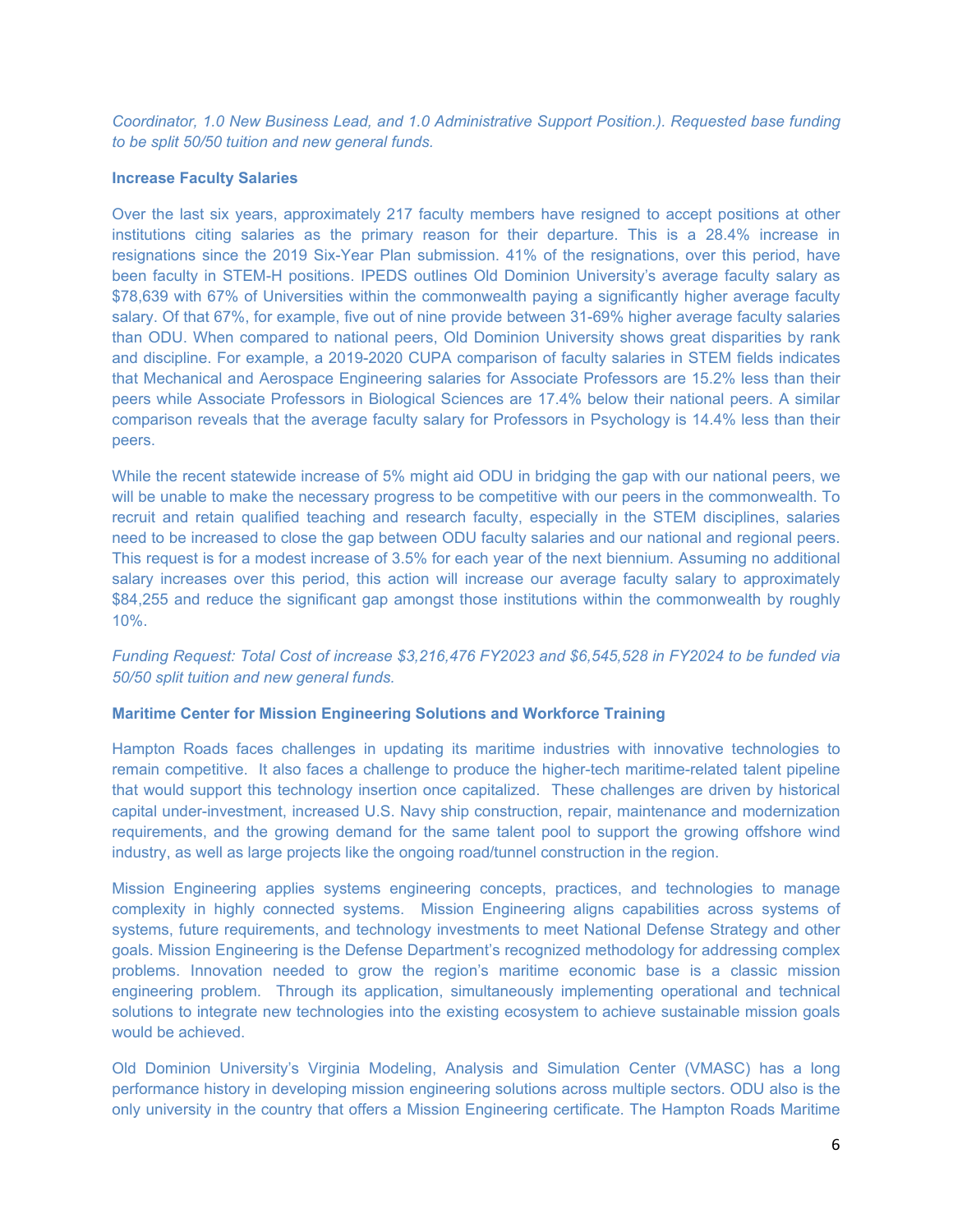Industrial Base Ecosystem (MIBE) has an established positive track record of implementing maritime workforce initiatives and is recognized by the Defense Department, Navy, and associated Congressional offices as the entry point for supporting the shipbuilding industrial base in the region.

A Maritime Center for Mission Engineering Solutions and Workforce Training would be a coordinated effort led through the Hampton Roads Maritime Industrial Base Ecosystem (MIBE) initiative at ODU. It would partner as required with:

- Norfolk Naval Shipyard
- Other Navy commands and DoD directorates
- The Hampton Roads Maritime Collaborative for Growth & Innovation (HRMC)
- K12 school systems
- Apprentice and technical trade schools
- Community Colleges and other universities
- Workforce Council and other employment services and
- Maritime industry stakeholders in the region.

The Center would provide innovation, technical assistance, and commercialization assistance for maritime employers seeking to digitally transform their workplaces by adopting advanced manufacturing and other technologies. Coordinate regional maritime trades and engineering training to create a robust talent pipeline (K12, apprentice schools, technical schools, community colleges, and universities) that aligns with both the scale (capacity) and innovation (capability) required to support:

- Navy's long-term requirements
- Private shipbuilding/repair companies' needs
- The expanding offshore wind industry and
- Other advanced manufacturing industries attracted to Hampton Roads.

ODU's Maritime Center for Mission Engineering Solutions and Workforce Training would become the DoD's national university affiliated research center for Mission Engineering research, innovation, and workforce training. This would bring additional DoD funding and jobs to the Hampton Roads region. Mission Engineering also is applicable to private sector maritime enterprises and other economic sectors.

*Funding Request: \$3,013,585 FY2023 and \$3,013,585 in FY2024. Including 12.0 new FTE (8.0 T/R Faculty, 1.0 Executive Director, 1.0 Deputy Director, 2.0 Administrative Support Staff). Requested base funding to be split 50/50 tuition and new general funds.* 

#### **VA Institute for the Study of Race and Ethnicity**

Created more than three decades ago, the Institute for the Study of Race & Ethnicity (ISRE) educates the Monarch and the local communities about the struggle for racial and ethnic parity and to advance social justice initiatives. In addition, ISRE provides the oversight and administration for the African American and African Studies major and minor. The Unit works extensively with local community and justice agencies, particularly police agencies and sheriff's offices across the Greater Hampton Roads Area and the Virginia Department of Corrections. ISRE has established strong partnerships with the National Association of Blacks in Criminal Justice, the American Correctional Association, the federally established 400 Years of African American History Commission, and the Appalachian African American Cultural Center in Pennington Gap, Virginia. ISRE has also worked with the prison systems in Trinidad and Tobago, St. Lucia, and U.S. Virgin Islands to help reform the systems and implement principles of evidence-based practices.

Expanding on its numerous successes, the Institute will create the Virginia Academy for Training about Race, Ethnicity, and Justice (VATREJ). The academy will translate existing research and evidence into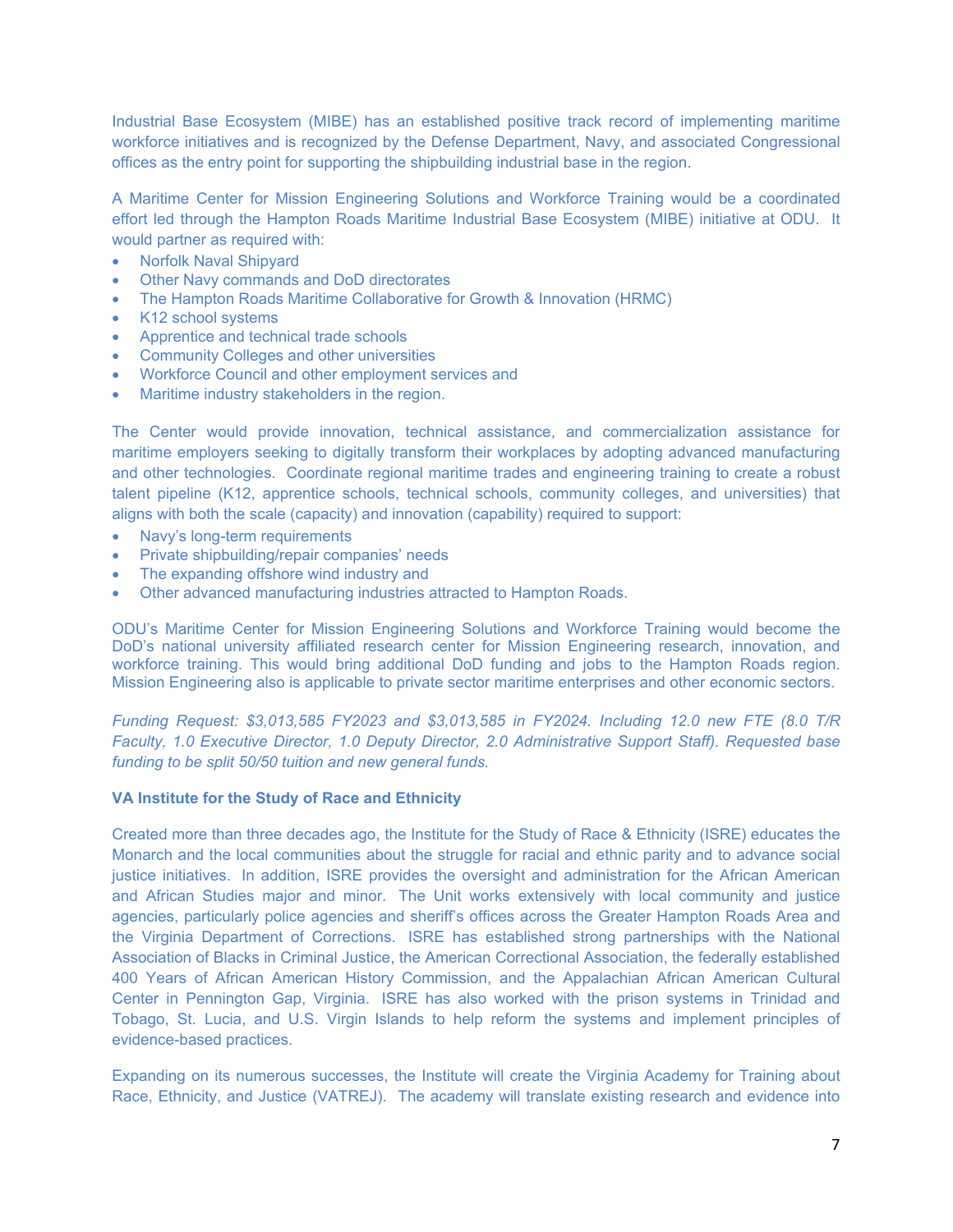training programs for justice professionals and the public. In addition, VATREJ will host diverse conversations, develop, and facilitate programming and professional development trainings through campus, community, and statewide initiatives related to race and ethnicity, enhance race relations in the state of Virginia, and bridge the gap between law enforcement and communities of color. Specifically, the Institute will improve police-community relationships and advance social justice by:

- Hosting workshops and facilitating student-led dialogue on topics that recognize the intersectional nature of race and ethnicity by exploring key issues of race and racial inequality within the framework of the justice process.
- Expanding race dialogues to include conversations, workshops, and professional development opportunities that spread beyond the campus, local community, and police agencies in the Greater Hampton Roads area, to police and other criminal justice agencies across the state of Virginia, the Virginia Department of Education school systems, and companies and organizations.
- Working extensively with law enforcement agencies throughout the state of Virginia to strengthen police/community relations and help police agencies effect the 21<sup>st</sup> Century Policing task force recommendations advanced by a diverse array of experts from the law enforcement community, academia, youth activists, and community and civil rights leaders.
- Expanding for-credit diversity-focused coursework to be available across the Commonwealth through online offerings.
- Offering for credit and non-credit diversity studies certificates to criminal justice and human services professionals across the Commonwealth.

*Funding Request: \$464,628 FY2023 and \$464,628 in FY2024, 4.0 New FTE (1.0 Lecturer, 2.0 Training and Development Coordinators, and 1.0 Administrative Support Staff). Requested base funding to be split 50/50 tuition and new general funds.* 

#### **Center for Interprofessional Healthcare, Practice, Education, and Research (I-Hear)**

The Center will serve as a global leader in interprofessional healthcare practice, education, and research by preparing students, providers, and educators from varying professions – including nursing, counseling, dental hygiene, human services, physical therapy, public health and speech and language pathology – with the knowledge, skills, and abilities (KSAs) needed to optimize the impact of interprofessional collaboration on patients, caregivers, and communities.

The Center will create innovative interprofessional educational opportunities through didactic and experiential learning activities with a specific focus on providing care to underserved and vulnerable populations. Students will develop expertise in utilizing telehealth and other technologies to connect with patients as well as other healthcare delivery professions.

The Center will become a self-sustaining practice, education, and research center that will create a workforce that is: 1) competent in interprofessional collaborations and care delivery, 2) able to develop new models for enhancing healthcare, and 3) able to contribute to research and the understanding of best practices in interprofessional education and collaboration.

*Funding Request: \$310,000 FY2023 and \$310,000 in FY2024 of new general funds., 3.0 New FTE (1.0 Center Director, 1.0 Information Technology Specialist, and 1.0 Administrative Support Staff).* 

#### **Offshore Wind Center of Excellence**

An Offshore Wind Energy Center of Excellence at Old Dominion University will provide coordination among stakeholders from diverse sectors and interests to develop OSW facilities, logistics support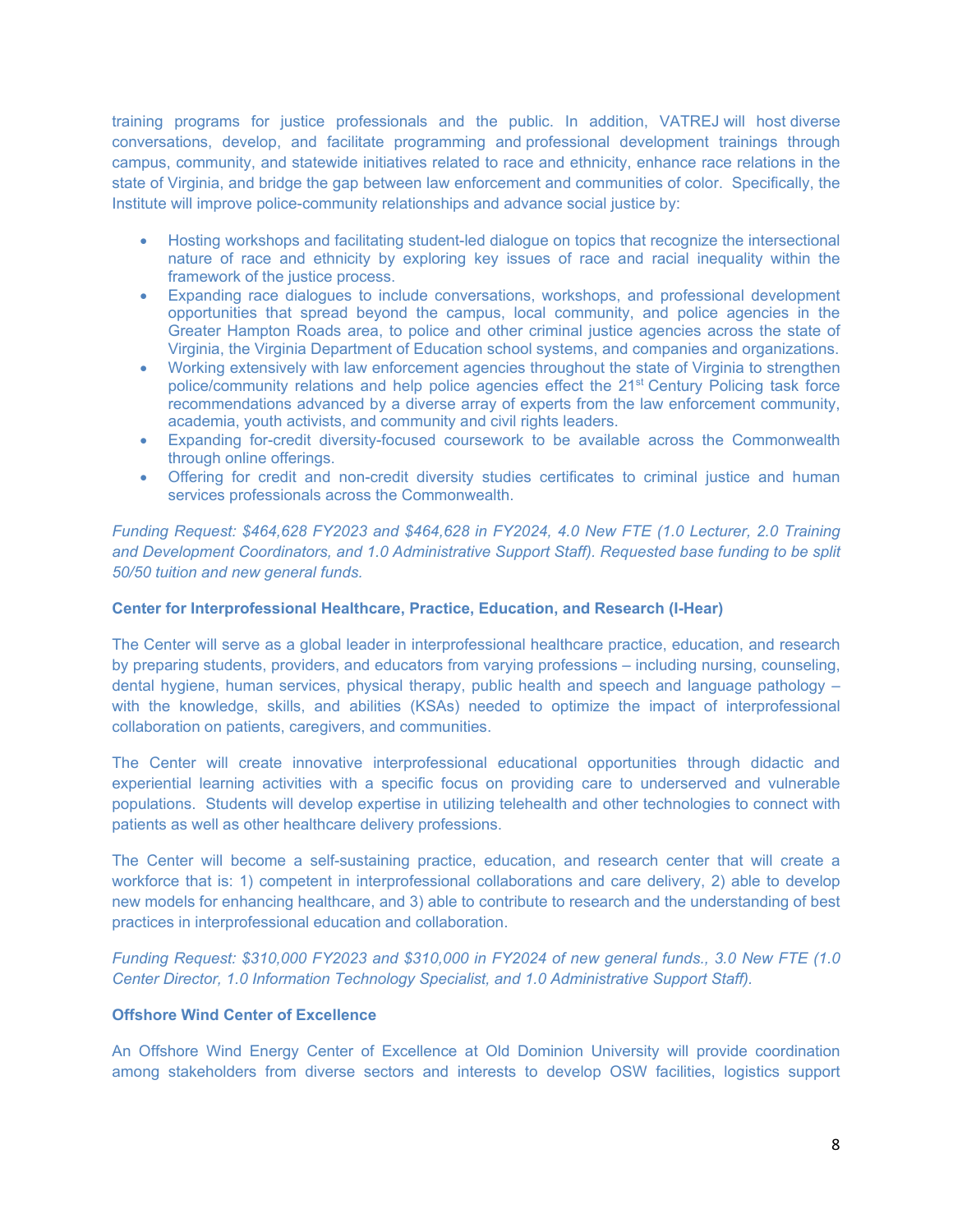networks, and workforce pipelines, to further the role of Hampton Roads as the logistics hub for OSW on the East Coast. Among the tasks the center will carry out are:

- 1. Offshore Wind Workforce and Supply Chains
	- a. Optimize OSW component supply chains and workforces in coordination with partner organizations, such as Hampton Roads Alliance and the Hampton Roads Workforce **Council**
	- b. Connect the offshore wind ecosystem to the existing maritime industry ecosystem with particular attention to the overlap in workforces and supply chains
	- c. Work with University and Community College administrators to refine OSW academic programs to ensure the proper workforce
- 2. Federal and State OSW Liaison
	- a. Streamline federal OSW planning, reviews, and permitting
	- b. Broker agreements among federal and state agencies to eliminate the backlog of Construction and Operations Plans
- 3. Civilian and Military Alignment
	- a. Identify and help implement synergies between civilian and military interests in OSW.
- 4. Research leadership
	- a. Continue to develop and coordinate littoral, climatologic, and energy research and development related to OSW installation and operation
- 5. Innovation Pilot and support commercialization and applications of new technologies and innovations for OSW and renewable energy solutions

ODU has established a strong performance history in facilitating OSW planning and implementation in Virginia. This effort would build on existing efforts to ensure that Virginia remains at the center of OSW development, innovation, and technology. If not funded, Virginia risks losing its current place in OSW development and its leadership in OSW technology innovation.

*Funding Request: \$1,000,313 FY2023 and \$1,000,313 in FY2024 of new general funds. Including 5.0 New FTE (2.0 Research Faculty focused on OSW Construction and Supply Chain, 1.0 Executive Director, 1.0 Military and Civilian OSW Alignment Coordinator, and 1.0 Administrative Support Staff).* 

#### **Supercomputing Business Innovation Center**

The Supercomputing Business Innovation Center will provide technical assistance to companies, quasipublic entities (such as the Port of Virginia and the economic sector surrounding the port), and NGOs so that they can partner with universities and the Department of Energy in using supercomputing resources for business innovation. The goal is to build a "Big Data" ecosystem in Hampton Roads as JLab establishes the nation's fourth DoE supercomputing facility.

Exascale computing represents an orders-of-magnitude improvement on current supercomputing speeds. As the Department of Energy transitions to exascale computing, including a new supercomputing facility at JLab in Newport News, private sector and other users — who compete for unused DOE supercomputer time as well as using commercial supercomputing sources — increasingly will require technical assistance in preparing their "Big Data" for exascale operations, and also may require assistance in developing commercial innovations from the data analytics provided by exascale computations. An ODU-led business innovation center serving private sector users of supercomputing capacity will create a data analytics economic cluster in Hampton Roads in preparation for the new exascale supercomputer at JLab, optimizing private/public collaborations around "Big Data."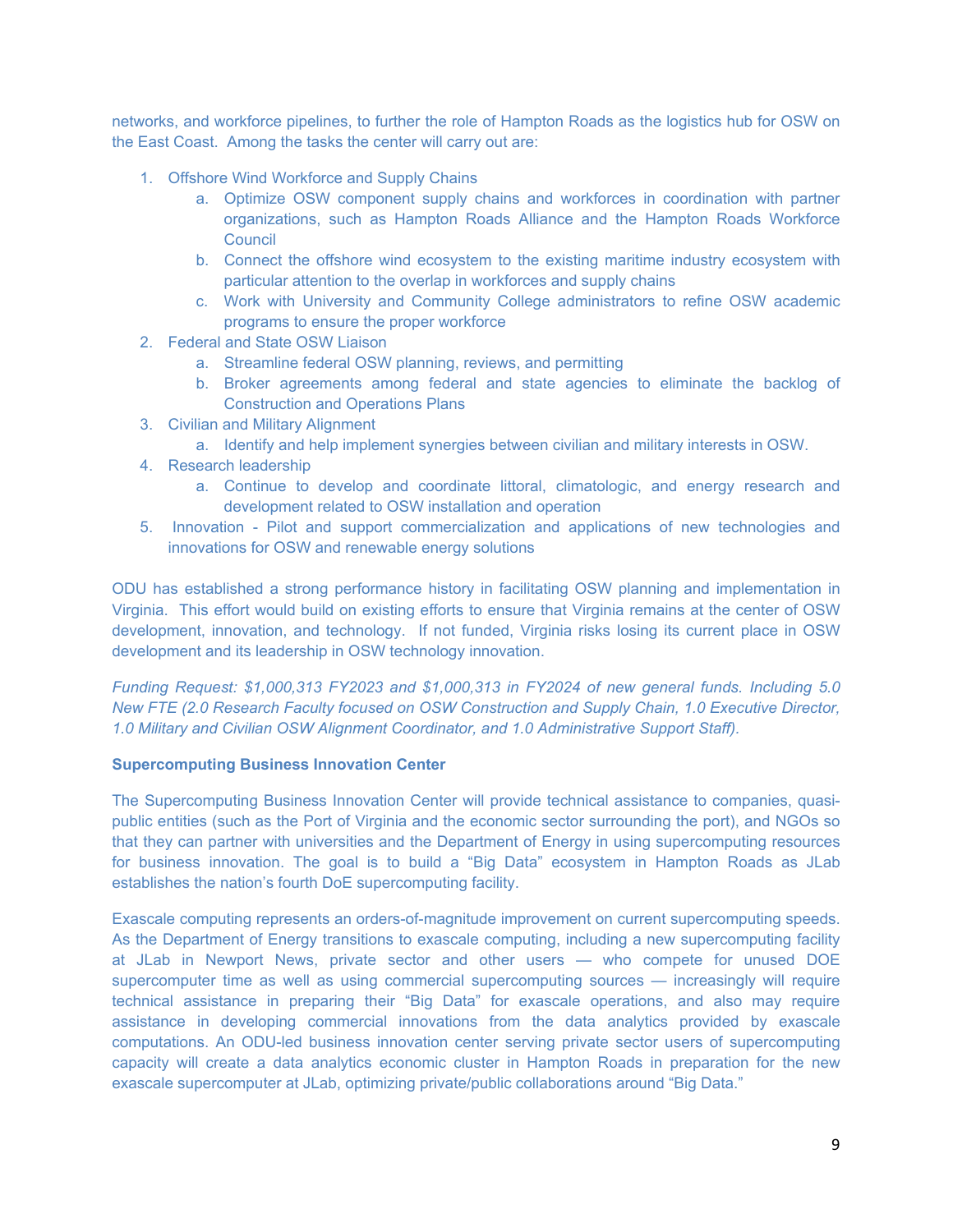A Supercomputing Translational Research and Business Innovation Center (TRBIC) managed by ODU will provide private sector users with the technical engineering, data analytics, digital innovation, and entrepreneurial support and advice that will empower them to leverage regional supercomputing capabilities to build an ecosystem of commercial enterprises that leverage supercomputing in Hampton Roads. This innovation ecosystem will develop a trusted AI workflow in the exascale computing infrastructure and the capabilities to generate data analytics. We also will develop processes for private companies and other users to integrate their enterprise systems in the AI workflow. Specifically, this will allow private companies to integrate their business process with the AI workflow and enhance the business outcomes via access to safe and assured analytics. The funding will also support the data analytic programs and would build a trained workforce in areas of trustworthy AI and big data analytics. We will also maintain a repository of models and data that could be made available to participating public and private partners for future collaborative efforts.

The preparation of "Big Data" for exascale operations and development of data analytics capabilities from exascale computations will rely on the need for trusted data analytics. We propose to develop a trustworthy AI platform leveraging exascale computing resources that will

a) Develop the trustworthy AI workflow for realizing reliable, privacy-preserving, explainable and fair analytics,

b) Deploy and implement the AI workflow within the exascale computing infrastructure,

c) Develop the capability for private sector to integrate their enterprise systems with the trusted AI workflow and leverage the access to safe and assured analytics for enhanced business outcomes, and

d) Provide access to library of AI model and data repository for future business development opportunities for private-public sector partnership. Priority will be given to high-demand industry clusters in Hampton Roads and Virginia.

Certificate programs in "Big Data" analytics and the use of high-performance computing for innovation will be developed to credential potential users.

*Funding Request: \$1,623,525 FY2023 and \$1,623,525 in FY2024 of new general funds. Including 9.0 New FTE (2.0 Research Faculty focused on Data Analytics and Artificial Intelligence, 1.0 Program Manager, 1.0 Sr. Project Scientist, 1.0 Business Innovation Specialist, and 1.0 Administrative Assistant).* 

**Section C. In-state Undergraduate Tuition and Fee Increase Plans:** Provide information about the assumptions used to develop tuition and fee information the institution provided in the Excel workbook Part 1. **The tuition and fee charges for in-state undergraduate students should reflect the institution's estimate of reasonable and necessary charges to students based on the institution's mission, market capacity and other factors.** 

#### **RESPONSE:**

Old Dominion University has a long history of placing access and affordability at the forefront of institutional planning and practice. No student group has benefited from this approach more than In-state undergraduate students. Over the past ten years, ODU has held in-state undergraduate tuition and mandatory fees at or below the regional consumer price index, with several years of no increases for this student group. Of the four-year public institutions in the commonwealth, ODU's current Tuition and Mandatory E&G Fees are third lowest overall and significantly lower than our Doctoral and Research University peers. With growing needs in the recruitment and retention of qualified faculty, student success, and core infrastructure and support, ODU must address significant resource needs. The tuition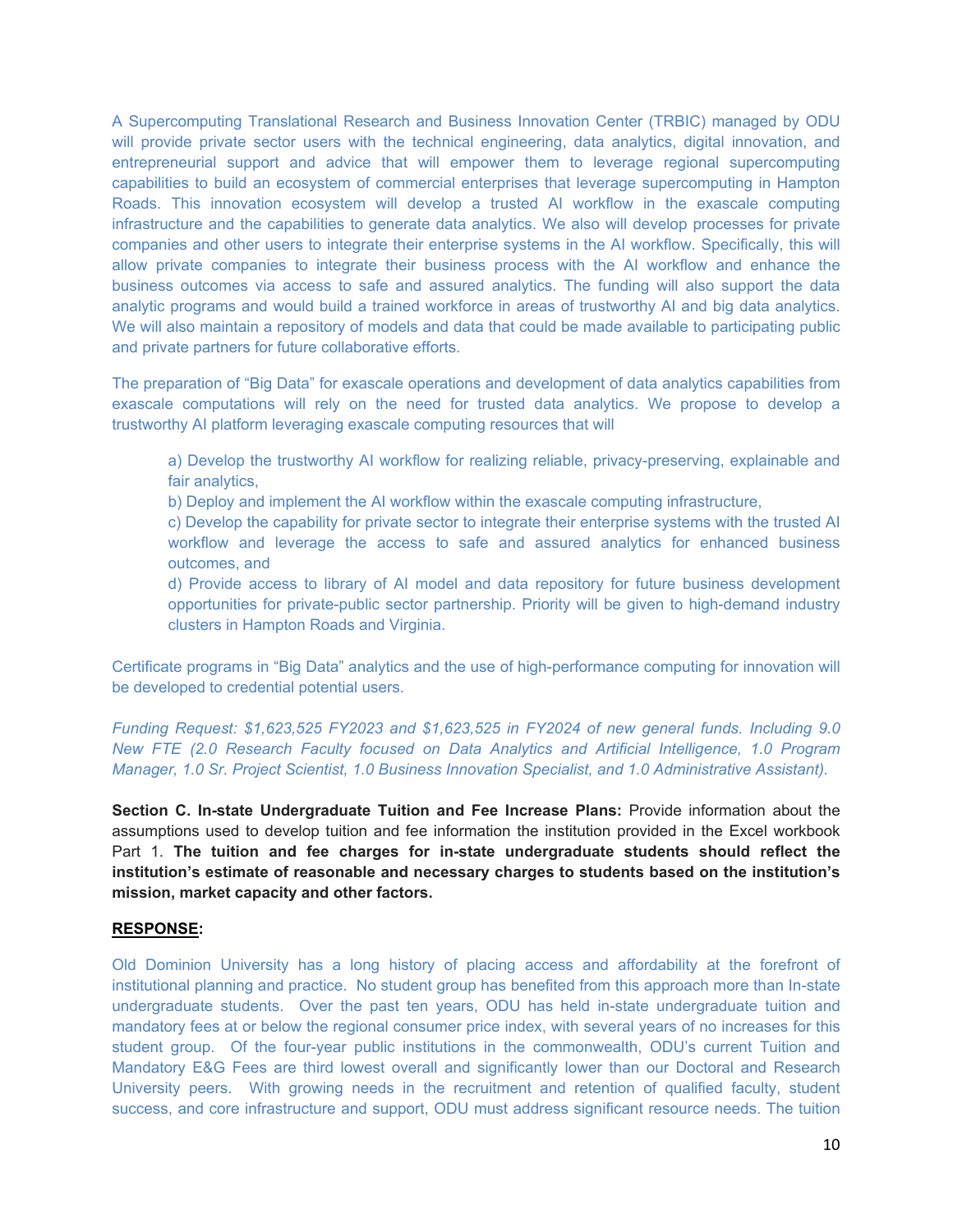and fee plan includes a 6% increase in Tuition and Mandatory E&G and a 3% increase in Mandatory Non-E&G Fees. Despite these increases, ODU's Tuition and Mandatory E&G Fees will still be among the lowest in the commonwealth for in-state undergraduate students.

**Section D. Tuition and Other Nongeneral Fund (NGF) Revenue:** Provide information about factors that went into the calculations of projected revenue, including how stimulus funds may mitigate tuition increases.

#### **RESPONSE:**

Old Dominion University was preparing for a potential decline in tuition and other Nongeneral fund resources prior to the pandemic and enacted even more conservative operating plans with the onset of the pandemic to ensure financial sustainability. Fortunately, enrollment levels were sustained and even surpassed the prior academic year. The current level of enrollment is not anticipated to continue over the course of the next biennium and our revenue forecasts and planning have incorporated anticipated attrition. Revenue projections also consider a planned 6% increase in Tuition and Mandatory E&G Fees for In-state undergraduate students and a 3% increase in Mandatory Non-E&G Fees for all students in FY23 and FY24. With graduate students' tuition and out-of-state undergraduate tuition rates currently at or above market, the plan includes no increases to Tuition and Mandatory E&G fees for these student categories.

**Section E. Other Budget Items:** This section includes any other budget items for which the institution wishes to provide detail. Descriptions of each of these items should be one-half page or less.

#### **RESPONSE:**

#### All budget items are detailed in Section B.

**Section F. Enrollment Projections:** Include in this section information about how your institution developed its enrollment projections, whether your institution is concerned about future enrollment trends, and, if so, what planning is underway to address this concern. How have enrollment plans been impacted by the pandemic? For example, does your institution plan on enrolling more online students?

#### **RESPONSE:**

The enrollment projections for 2021 and 2022 follow Old Dominion University enrollment trends for the past five years and consider cohorts in the enrollment pipeline, with one significant qualifier. The 2020-21 academic year experienced significant enrollment changes from COVID-19 disruptions to standard projection patterns. Total enrollment grew in 2020-2021 more than projected due to ODU's vast online offerings and significant increase in graduate students. It is anticipated most undergraduates will return to face-to-face instruction while most graduate students will continue online. Given historical trends before 2020-21, a portion of on-campus students will permanently shift to online instruction.

Although short-term growth was experienced in 2020-21 due to prolific online offerings at ODU, the pandemic has already shown a negative impact in retaining the fall 2020 freshman cohort. Similar interruption to timely graduation is expected. Recruitment strategies pivoted in the past year challenging the enrollment of traditional students, particularly those who are first-generation and/or low-income who have not pursued college in rates prior to the pandemic. Additionally, the severe drop in VCCS enrollments also disrupted the gently declining trendline and may not recover lost enrollments.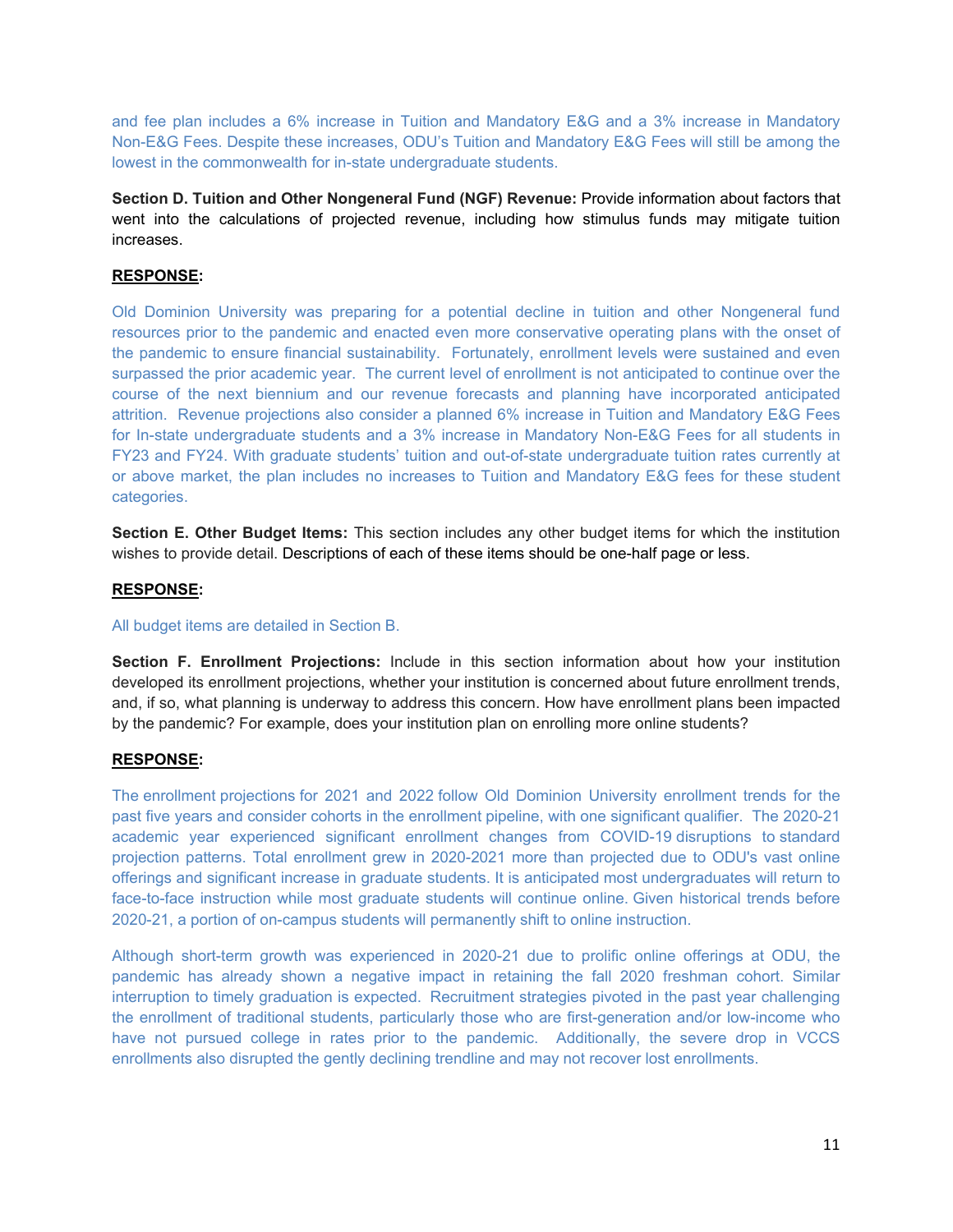Considering growth in 2020 an aberration due to COVID-19, comparing 2021 to 2019 aptly shows overall growth of 1% with no undergraduate growth and +5% at the graduate level. The model shows flat undergraduate enrollment due to nearly flat numbers of high school graduates and steep declines in VCCS feeder institutions, particularly at Tidewater Community College. Recent years of generally larger freshman classes minimize the decline of undergraduate on-campus numbers.

To sustain undergraduate enrollment, growth is anticipated in targeted online STEM fields. ODU continues to scale programs that attract stop-outs through Online Virginia Network (OVN). Aggressive measures will attract stop-outs to re-enroll. ODU anticipates targeted and aggressive growth in graduate online professional master's program offerings. As adult online learners and graduate professional master's headcounts grow, their FTE will not grow at the same pace because both groups are typically part-time. With more graduate master's programs dropping admission test requirements, there will be fewer new unclassified students (non-degree).

**Section G. Programs and Instructional Sites:** Provide information on any new academic programs, including credentials and certificates, new instructional sites, new schools, or mergers supported by all types of funding, that the institutions will be undertaking during the six-year period. Note that as part of the revised SCHEV program approval process, institutions will be asked to indicate if a proposed new program was included in its six-year plan. Also, provide information on plans to discontinue any programs.

## **RESPONSE:**

Old Dominion University is partnering with regional institutions (Norfolk State University and Eastern Virginia Medical School) to create the state's first School of Public Health. The School of Public Health will produce a professional workforce in occupational health, environmental health, health services administration, health promotion, and epidemiology and biostatistics to meet the region's and commonwealth's needs for public health workers who can implement population health programs that serve Hampton Roads and the Commonwealth.

In addition to creating the School of Public Health, Old Dominion University is reviewing market needs and developing degree programs and certificates that serve a wide variety of business and industry in Hampton Roads, the Commonwealth, the nation and the world. Some of the new degree programs will be spinoffs of popular majors housed within umbrella degree programs while others under consideration are dependent on reorganizations currently under review. For completely new programs, the primary focus will be professional online graduate programs, with degrees for healthcare, business, and educational professionals prioritized. Programs will be versatile and responsive to job market trends and professional needs. Programs currently under consideration for further review are shown below:

- **Bachelor's Degrees:** Biomedical Engineering; Environmental Science; Fashion Merchandising; Industrial Engineering; Industrial Technology; Manufacturing Engineering Technology; Training.
- **Master's Degrees:** Accelerator Science; Behavioral Analysis; Biomedical Sciences; Clinical Psychology; Criminology; Geospatial Analysis; Higher Education; Human Services; Instructional Design & Tech. Leadership; MAT in Teaching; Molecular Diagnostics; MSED Math Specialist; MSED Teacher Education; Occupational Therapy.
- **Doctoral Degrees:** Biology; Occupational Therapy.
- **Certificates:** Cybersecurity in Global Affairs; Cybersecurity Compliance; Educational Psychology and Program Evaluation; Emergency Management; Environmental Studies; Glass Blowing; Human Factors; Managing and Leading Resilience; Mathematical Data Science; Modeling and Simulation across the Disciplines; Museum Studies; Resilience Studies; Speech Language Pathology Assistant;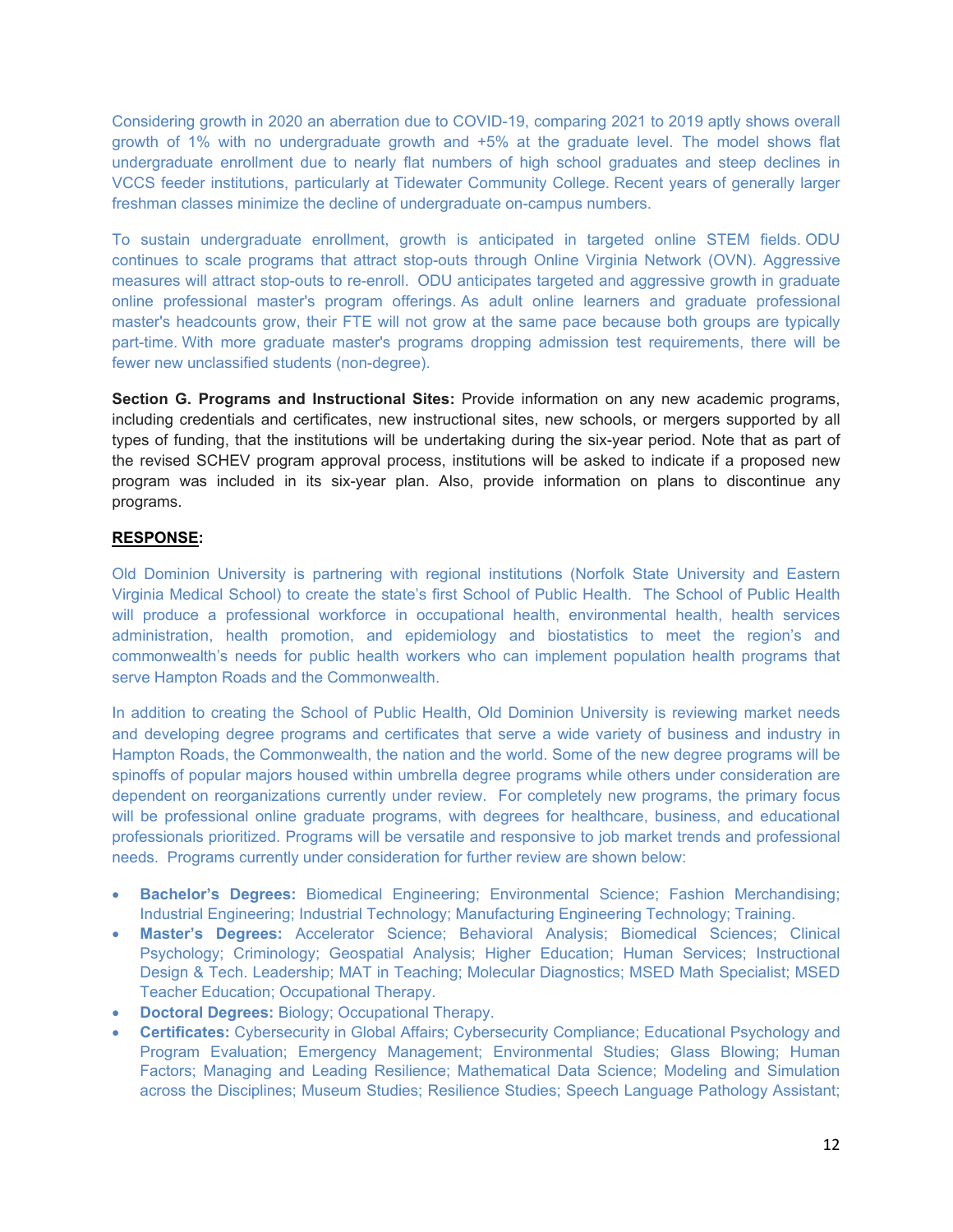Teacher Leadership; Spanish for Different Professions; Urban Studies, Policy, and Planning; and Wetland Delineation.

Four programs were recently identified for discontinuance as part of the SCHEV Program Viability Process. The Office of Academic Affairs is engaged in a Program Prioritization Initiative. Several certificate programs and a handful of degree programs have been identified for further review to determine whether they will be discontinued. Decisions on those programs will be made in the upcoming academic year.

**Section H. Financial Aid:** Discuss plans for providing financial aid, not including stimulus funds, to help mitigate the impact of tuition and fee increases on low-income and middle-income students and their families, including the projected mix of grants and loans. Virginia's definitions of low-income and middleincome are based on HHS Poverty Guidelines. A table that outlines the HHS guidelines and the definitions is attached.

#### **RESPONSE:**

To address the challenges associated with the rising cost of college, Old Dominion University uses institutional, state and federal funding to help mitigate the effect of rising costs on students from low- and middle-income families. Old Dominion University's financial aid packaging processes and procedures target the neediest enrolled students, as required under state and federal law. Approximately 74 percent of ODU's enrolled undergraduate applicants for federal financial aid fall into the low- and middle-income range.

| Income Level  | Count  | $\%$ | M       | <b>Median</b> |
|---------------|--------|------|---------|---------------|
| Low           | 6,230  | 43   | 20,650  | 18,719        |
| <b>Middle</b> | 4,377  | 30   | 66,346  | 62,748        |
| Total         | 10,607 | 74   | 39,507  | 34,058        |
| <b>High</b>   | 3,764  | 26   | 167,941 | 140,642       |
| <b>Total</b>  | 14,371 | 100  | 73,146  | 49,287        |

*Income Levels: Fall 2019 Undergraduate*

*Note*. Represents all undergraduates in the official Fall 2019 headcount file who have a valid FAFSA (2019-20). Income level is based on 2019 poverty guidelines.

Over the last several years, Old Dominion University has budgeted over \$8.3 million per year in institutional aid to meet student financial needs or approximately 5% of tuition revenue. In addition, funding for a number of on-campus employment opportunities for students who need part-time work to supplement their income has been increased, bringing the total budget for student wages to \$5.8 million.

Low- and middle-income students would be negatively impacted should tuition sourced funds no longer be available. Over the last several years, approximately 4,000+ students benefit each year with awards ranging from \$1,000 -\$3,000.

As noted in the Six-Year Financial Plan, Old Dominion University will maintain the \$8.3 million in tuition revenue allocated for financial aid in FY2021 and in FY2022 to meet the needs of its low- and middle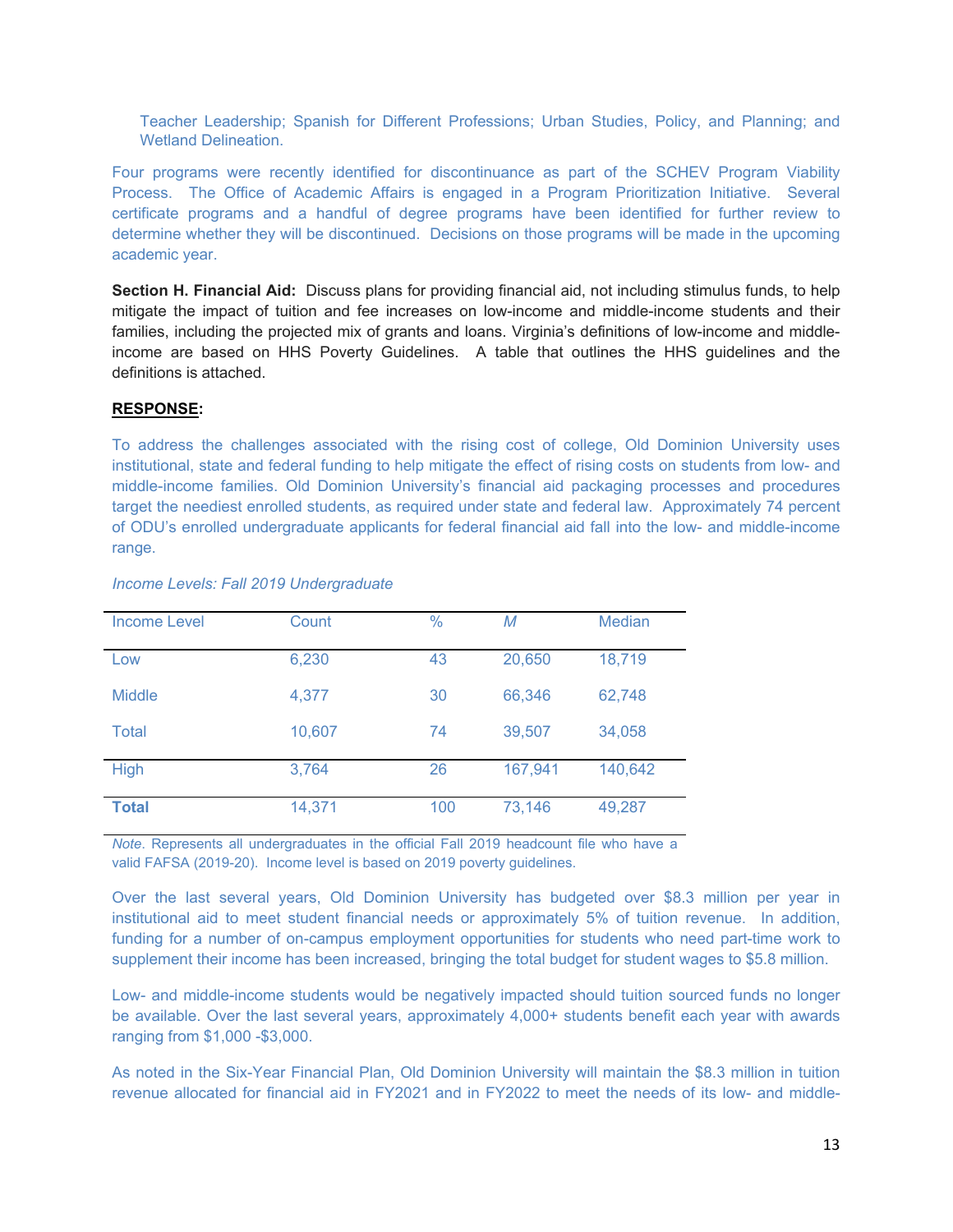income students. However, if the state is able to provide funding to address the "unmet" need of our students as discussed in Section A, then the reliance on the tuition-funded student aid would be proportionately reduced.

**Section I. Capital Outlay:** Discuss the impact, if any, that the pandemic has had on capital planning, such as decreasing the need for space or other aspects. Provide information on your institution's main Education and General Programs capital outlay projects, including new construction as well as renovations that might be proposed over the Six-Year Plan period that could have a significant impact on strategies, funding, student charges, or current square footage. Do not include projects for which construction (not planning) funding has been appropriated. *Special Note: The requested information is for discussion purposes only and inclusion of this information in the plans does not signify approval of the projects.* 

#### **RESPONSE:**

#### **New Biology Building (18473)**

This project includes a new 162,851 gsf, multi-story building, which will replace the existing Mills Godwin Life Sciences Building, which will be renovated for new use. The new facility will support current University enrollment in the sciences as well as its ability to support the Commonwealth's STEM Degree production goals. It will house undergraduate teaching and graduate research biology laboratories (covering general biology, environmental science, anatomy & physiology, microbiology, ecology, cadaver dissection, immunology, and advanced skills laboratories), dedicated research laboratories, shared research laboratory support facilities, classrooms, an animal research facility, a greenhouse, and faculty and administrative office space. The university received authority to begin detailed planning and anticipates submission of planning documents when permitted (July 2022).

## **Data Science and Computer Engineering Building**

The Data Sciences and Engineering Building supports ODU's longstanding Commonwealth-wide leadership in producing STEM-H graduates. ODU consistently graduates the second highest percentage of STEM-H undergraduates among doctoral institutions across the Commonwealth. The diversity of our graduates has been recognized nationally and will continue to grow. A state-of-the-art facility is needed to ensure ODU's continued leadership in the production of STEM-H graduates and expand degree offerings in data science and engineering. The Data Sciences and Engineering Building will provide strategic growth of data science and engineering careers, support for expanded experiential learning initiatives, and access to collaboration and student support spaces that are lacking or non-existent in current facilities serving these students, faculty and researchers.

The new facility will include a technology-rich environment and include collaborative labs, classrooms, experiential learning spaces, research labs, and faculty/administration offices to support growth in data science, computing, and engineering. The collaborative space will provide a setting where faculty and students from disciplines such as data science, mathematics, computing, engineering, technology, and manufacturing can work together to explore and apply data science strategies to a wide range of realworld problems as they relate to STEM professions. The building will expand the inventory of collaborative laboratories and learning spaces at the institution. In addition, engineering programs that have been constrained by limited and outdated laboratories and learning spaces -- such as Electrical Engineering, Computer Engineering, Biomedical Engineering, Engineering Technology, Mechanical Engineering, and Aerospace Engineering -- will be housed in the new space. Bringing together these disciplines within a collaborative data sciences space that provides students the opportunity to learn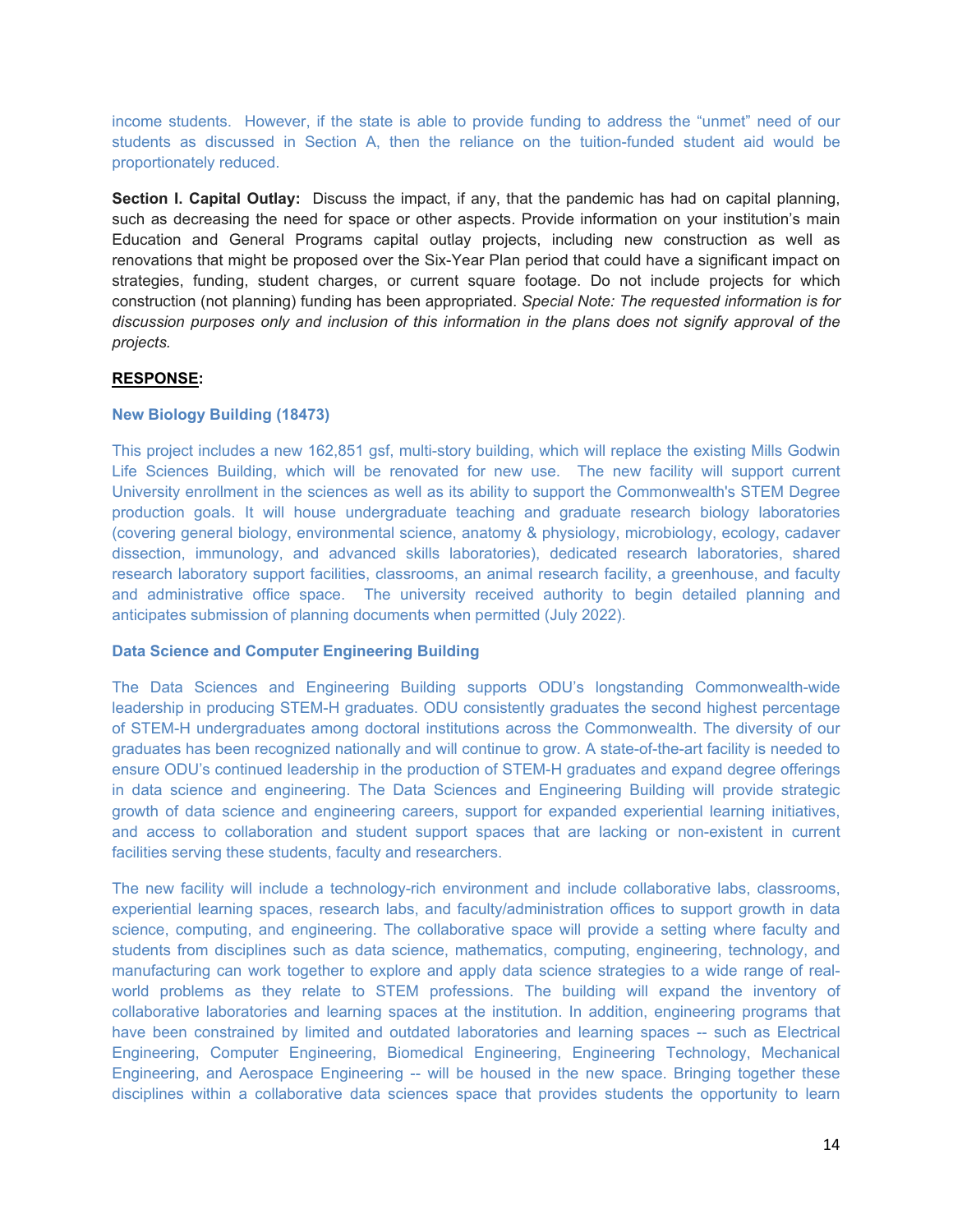about manufacturing, technology, and innovation will better prepare future graduates for multidimensional careers in computing, technology, and engineering.

## **Public Safety Building**

The proposed \$21,846,817 general fund project would construct a new 30,769 gsf stand-alone police station on the east side of Hampton Boulevard to replace the current 7,500 gsf policing facility located in leased space which is also on the east side of Hampton Boulevard. The leased space is standard office space that was not designed to support the specific operational requirements of a police force. The proposed project addresses the chronic deficiencies in both the amount and type of space currently available to the University Police Department.

The existing University Police Station was moved into 7,500 gsf of leased space in the University Village approximately 15 years ago. Since that time, Old Dominion has employed a number of strategies to create a more residential campus, increasing the number of university-owned and private beds available to students from 1,000 to more than 6,000. That growth in the residential population has brought concomitant growth in the University's police force, as well as addition of unarmed security guards, and additional emergency management capability, to provide the public safety capability needed to protect the growing campus community in this urban setting. At the same time, changes in accreditation and Department of Justice requirements for public police forces have driven the need for increased space for training, weapons storage, secure holding and transfer of prisoners, privacy in interview and interrogations, community policing interaction, on-site and secure vehicle storage and file and equipment storage. Additionally, growth in emergency management capabilities, noted above, ancillary to policing but reporting directly to the Assistant Vice President for Public Safety and Chief of Police have outgrown space allocated to that purpose. Finally, the University Public Safety Department's community policing initiatives are limited due to the current space constraints which physically restrict the Department's ability to support academic programming related to formal internships and field placements for students in degree programs for Criminal Justice, Sociology, Public Administration and Communication, as well as related Business Administration degree programs, such as Marketing, and Finance and Information Systems and Technology. This proposed project will address the space shortfall.

#### **Student Success Building**

The proposed project seeks \$62.7M to construct a 158,462 gsf building to consolidate and house student enrollment services such as admissions, registrar, student aid and graduate student services which are now scattered across campus. The building will also consolidate university services and programs which support and enhance student success. The university counseling center, student development and academic enhancement offices, disability services, academic and career planning offices along with a learning resource center are all part of the student success portion of the building program. This project is considered a key element in improving student performance and retention.

The University established the division of Student Engagement and Enrollment Services, headed by a vice-president, to bring together all major student services under one leader. The initiative's goal is to simplify and streamline the delivery of critical services to our students. Prior to establishing the division, the functional departments listed above resided in three different organizational structures which hindered communication and made coordination difficult. Students sometimes found themselves sent back and forth between departments when trying to solve problems in registration, billing or financial aid because of this. While the new division has made significant improvements in the efficiency and effectiveness of services to students, many of the component departments remain scattered around campus in different buildings. This hinders full achievement of the division's operational goals; co-locating them in one facility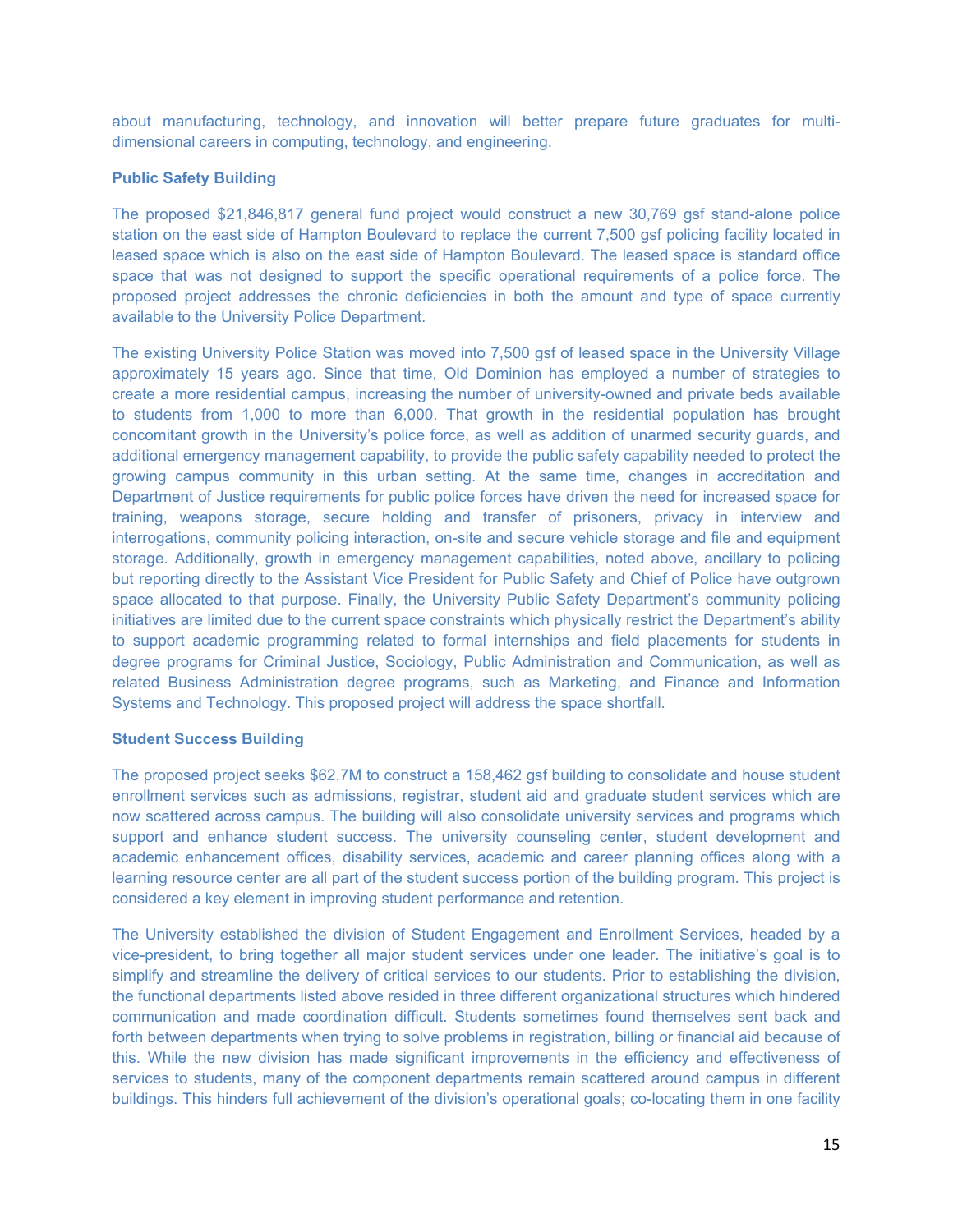will greatly increase communication, coordination and therefore efficiency and effectiveness of student services.

**Section J. Restructuring:** Provide information about any plans your institution has to seek an increased level of authority, relief from administrative or operational requirements, or renegotiation of existing management agreements.

#### **RESPONSE:**

As a Level II institution with delegated authority for information technology and procurement, Old Dominion University has consistently met the financial and administrative standards in compliance with this authority and seeks an increased level of authority for administrative requirements, particularly related to Purchase Cards and Capital Outlay. ODU intends to request authority for purchase card transactions, such as providing the program administrator administrative authority to manage the program by determining card limits, lifting restrictions, and making exceptions. For procurement of capital construction, allow the University to develop procedures for the procurement of capital constructional and professional architectural and engineering services. Additional consideration is being given to requirements in the areas of Accounts Payable Expenditures and Human Resources.

Virginia's institutions of public higher education will be reimagining and exploring new ways to serve students as the Commonwealth emerges from the pandemic. One of the important topics to explore is how to ensure that institutions are best positioned to meet the goals of the Virginia Plan for Higher Education. If the institutions are going to serve students post-pandemic and create "Pathways to Opportunity," it will be critical to meet and anticipate the needs of the Commonwealth and empower students for success.

To this end, the SCHEV academic program approval process should be flexible and nimble enough to ensure that Virginia public colleges and universities can meet the goals of the Virginia Plan for Higher Education. Currently, the process has

some redundancies, detailed administrative requirements, and variations in procedures that can detract from discussions which should focus on the merits of the proposal.

In some cases, the program approval process can take years and can be derailed or delayed for seemingly minor details.

To position the program approval process to more effectively meet the needs of future students, a representative or representatives from SCHEV can collaborate with IPAC and reach a mutual consensus on principles of redesign that would serve as a guide to developing a new process aimed to help higher education be more strategic and responsive to the changing needs of the Commonwealth. Additionally, there should be continuous improvements to the process itself to emphasize efficient use of resources.

This is an opportune time to redesign the program approval process as we reconsider how higher education operates on the other side of the pandemic. Exploring ways to better achieve the goals and objectives the Virginia Plan for Higher Education and further the collaboration between the institutions and the Commonwealth is a shared goal that will benefit students and the entire Commonwealth.

**Section K. Evaluation of Previous Six-Year Plan:** Briefly summarize progress made in strategies identified in your institution's previous six-year plan. Note how additional general fund support and reallocations were used to further the strategies.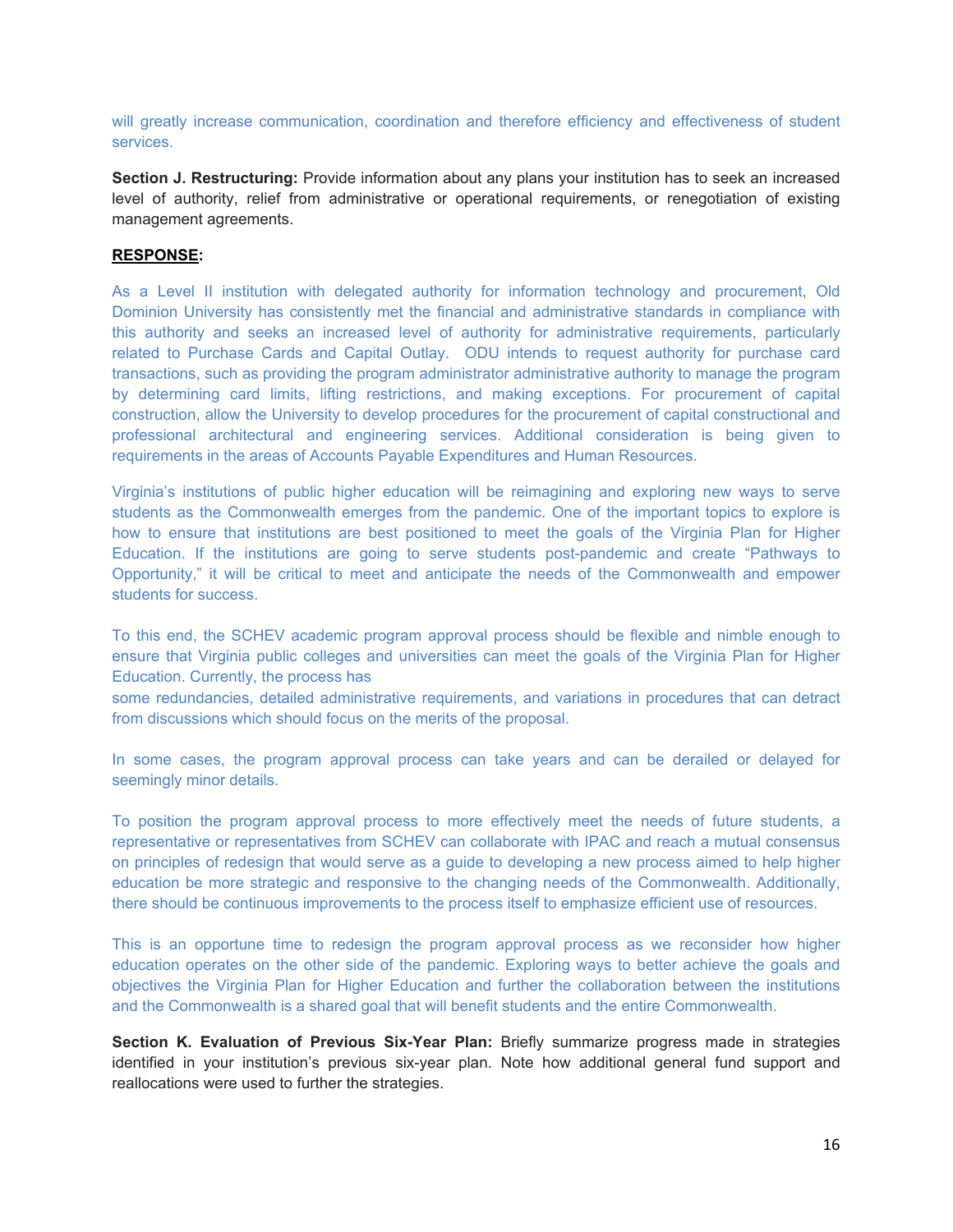#### **RESPONSE:**

Old Dominion University has made continued progress toward the strategic priorities in the previous Six-Year Plan to achieve state and university strategic goals. Top priorities of the plan included operating funds for access, completion and student success; compensation, and undergraduate financial assistance. Listed below are selected strategies that were included in the previous Six-Year Plan and the progress toward accomplishing them.

#### **Compensation for Teaching and Research Faculty, Administrators, and Classified Staff**:

Compensation continues to be a challenge for the university and represents one of our most important areas of emphasis. Recruiting and retaining well-qualified staff is critical to the future of the institution. State funding for compensation increases in both FY20 and FY22 have provided well-deserved increases in compensation levels for all employee categories. During this same three-year span however, with very minor and in some years no tuition increases, the university has not been in a position to close the compensation gap with peer institutions and the local market. Recruitment and retention remain a challenge and closing the compensation gap continues to be a strategic priority of the university.

#### **Undergraduate Student Financial Assistance:**

Additional undergraduate financial aid is critical to the cornerstones of access and affordability for students at Old Dominion University. Providing access and educating more economically disadvantaged students than nearly every other four-year institution in the commonwealth, Old Dominion considers student financial assistance and financial resources in general is one of the key factors not only in the initial decision to enroll but also for retention and completion. Partial restoration of the previously unallotted state support for undergraduate student financial assistance in FY22 will provide much needed financial assistance for our students. However, significantly more is required to address the unmet need of our students.

#### **School of Public Health:**

The combination of State and Private Grant funding has provided the initial funding base for the establishment of the joint School of Public Health. In partnership with Norfolk State and Eastern Virginia Medical School, the school will promote interdisciplinary and interprofessional programming to provide graduates with skills and capabilities that qualify them for a wide range of career options in public health, while also addressing regional challenges and transforming knowledge into preventative strategies to improve public health in Hampton Roads.

#### **Operations and Maintenance for New Chemistry Building:**

Faculty and Staff started to occupy the new building this spring and are preparing for full utilization the new teaching and research laboratories and academic support spaces this fall. The university is preparing for over \$1 million of additional operating and maintenance costs for this state-of-the-art facility.

#### **Virginia Institute for Spaceflight and Autonomy (VISA):**

In the first 2 years of operation VISA has made significant progress in leveraging the unique aerospace assets and ecosystem on the Eastern Shore and Southeast Virginia through key partnerships with Va Space/MARS, the Unmanned Systems Center at CIT, NASA's Wallops Flight Facility (WFF) and Langley Research Center, DOD (Fort Eustis), academia, and key industry sectors. Some key accomplishments of these partnerships include management of the next cube-sat mission on the Antares second stage (target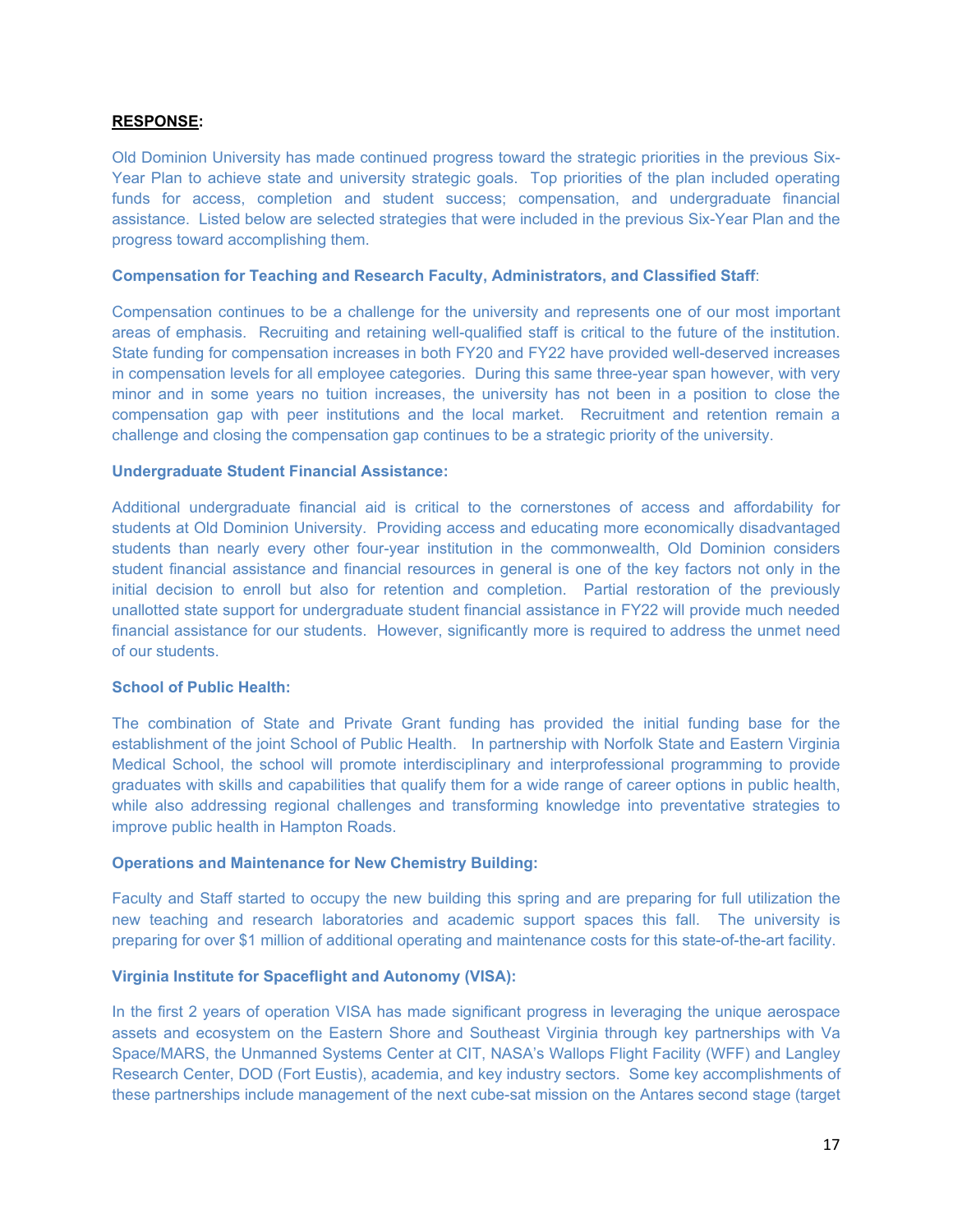launch date summer of 2022), development of a regional autonomous systems strategic playbook for CIT (signed MOU), and new Space Act Agreements for collaborative actives with NSAS WFF (in work) and NASA Langley (signed). VISA has also made strategic investments in industry-driven technologies to further foster economic growth as well as sponsor student internships to grow the talent pipeline. With these partnerships solidified and the aerospace ecosystem continuing to grow with new entrants such as Rocket Lab, and the expanding use of autonomous systems across all domains, this initial success provides the foundation from which to expand VISA's footprint, capabilities, and impact.

**Section L. Diversity, Equity and Inclusion (DEI) Strategic Plan:** Provide an update on the completion status of your institution's plan that is being coordinated with the Governor's Director of Diversity, Equity and Inclusion. If a copy of the plan is available, please include it when your institution submits its initial plan. If a copy of the plan is not available for July 1 or if changes are made, please provide a copy with your institution's final plan submission on October 1.

## **RESPONSE:**

Old Dominion University is requesting a six-month extension to the submission of the ONE Virginia Plan which is due July 1. We were in the midst of developing the 2020-2025 Old Dominion University Strategic Plan when we made the prudent decision to halt the planning process anticipating the shift in dynamics associated with the COVID-19 pandemic. One of the strategic planning working committees was focused on DEI. Additionally, the 2014-2019 Inclusive Excellence Framework plan was being revised to align with the new strategic plan and the ONE Virginia Plan. This planning process was temporarily halted along with the Strategic Plan. In May of 2020, President Broderick announced his retirement effective June 30, 2021. DEI has been a hallmark of his leadership as evidenced by the formation of the President's Task Force for Inclusive Excellence and the numerous campus, community and state recognitions that have lauded his commitment to DEI.

In February 2021 it was announced that Brian O. Hemphill, Ph.D., would become Old Dominion University's ninth president. President Hemphill is a seasoned university president with a long track record of demonstrated commitment to DEI. We are excited to continue this important work under his leadership and find it prudent to reflect his wisdom in our planning process. Therefore, we are requesting an extension.

**Section M. Economic Development Annual Report:** Provide a copy of any report your institution has produced about its economic development contributions.

#### **RESPONSE:**

The Institute for Innovation and Entrepreneurship (IIE) was formed two years ago to be an open, central point of contact for those seeking ODU resources for innovation, entrepreneurship, and economic development in our region and beyond. The goals of the institute include:

- Advance ODU's leadership role as an economic development partner for the Region and Commonwealth.
- Catalyze the innovation ecosystem at ODU, in Hampton Roads, the Commonwealth of Virginia, and across the globe.
- Bridge, connect, and create lasting partnerships among the University, community, and industry to advance entrepreneurial endeavors, social mobility, and economic development.
- Support transitional entrepreneurship among diverse communities in transition veterans, women, immigrants, and individuals in economic distress.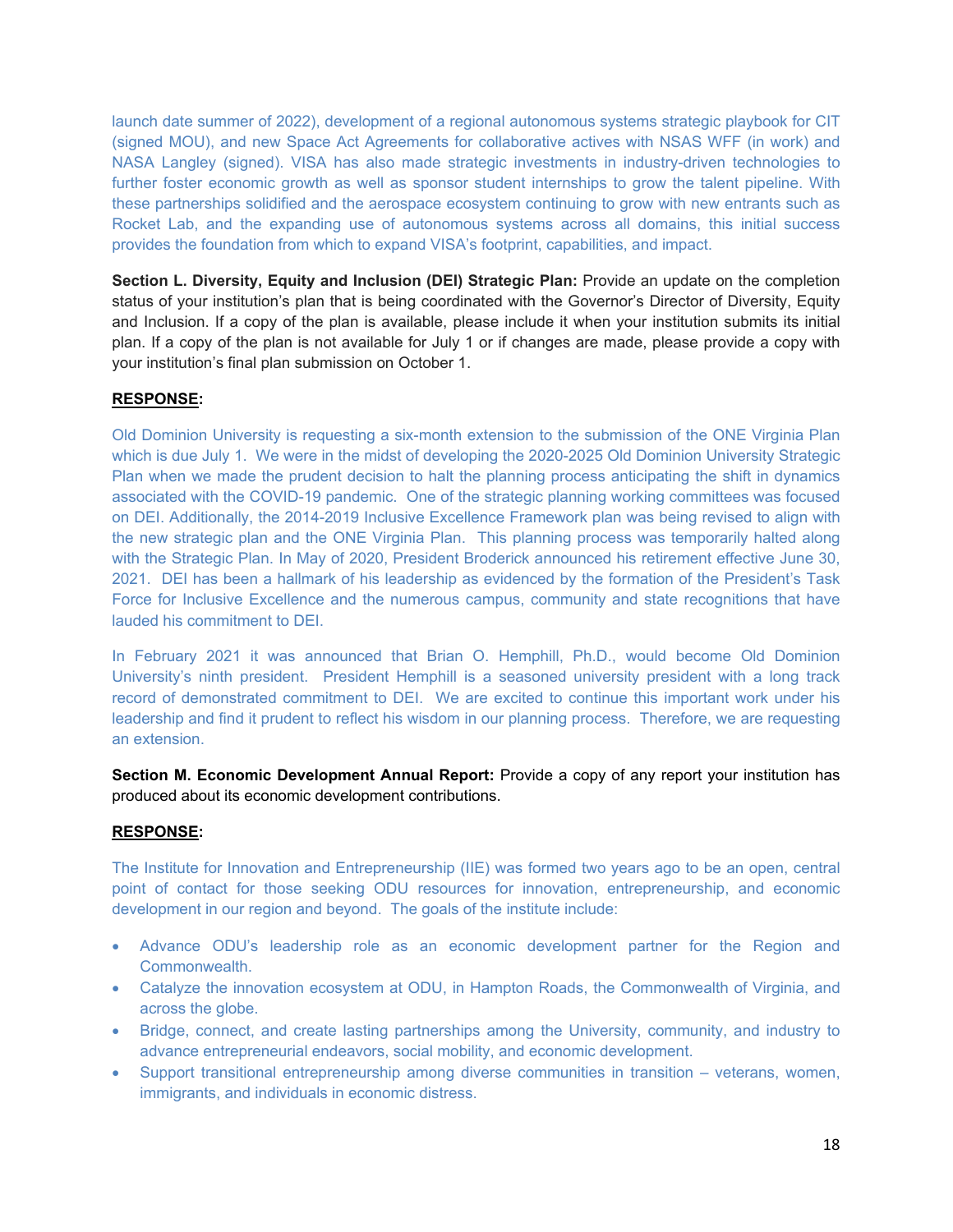- Support the establishment and growth of new and expanding enterprises, and
- Provide thought leadership on the role and impact of entrepreneurship and innovation on state and regional economies, global partnerships, and individual economic mobility.

Enclosed is the IIE 2020 Impact report.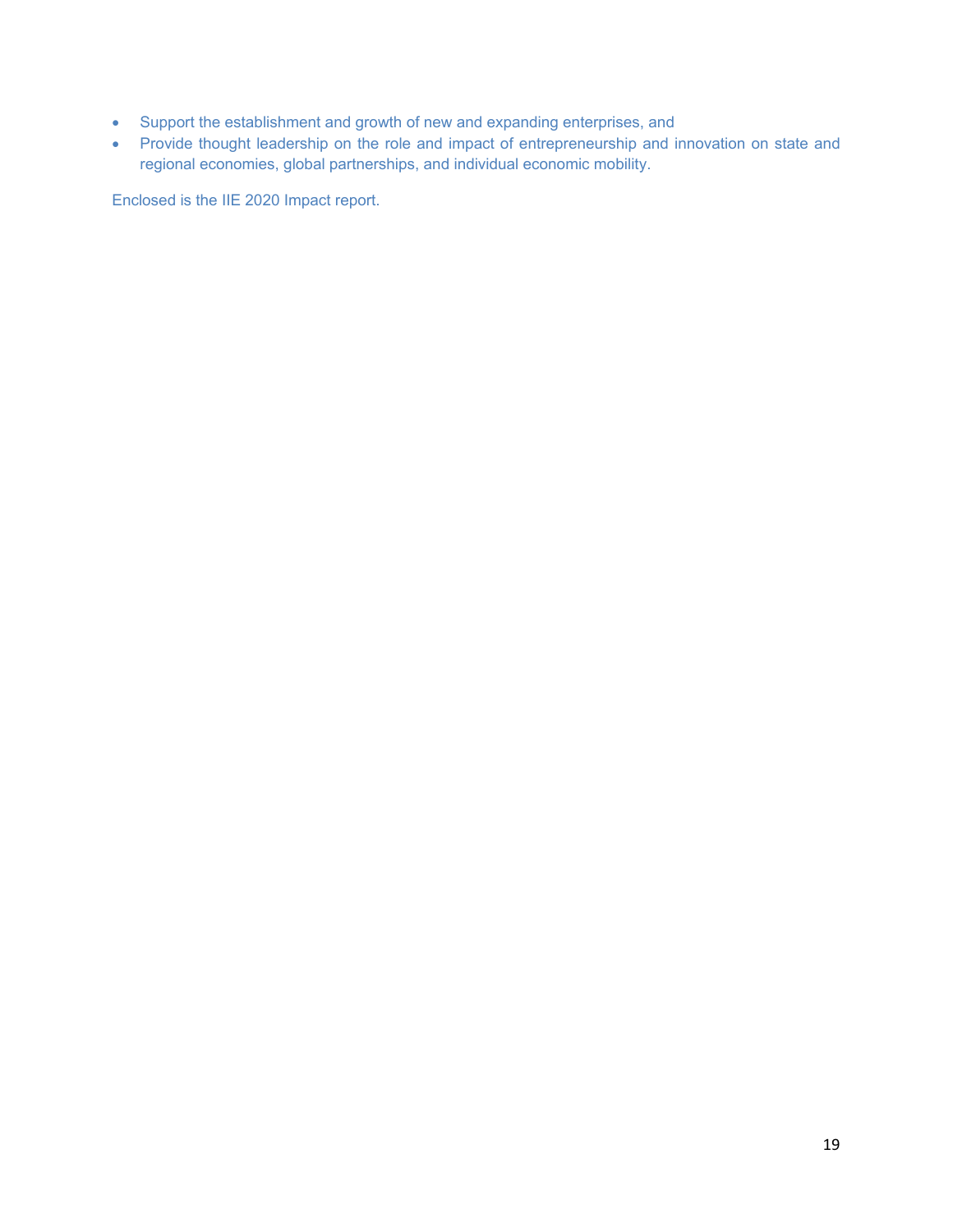# *Six-Year Plans - Part I (2021): 2022-23 through 2027-28*

# **Due: July 1, 2021**

| <b>Institution: Old Dominion University</b> |                                |                            |  |  |  |  |  |  |  |
|---------------------------------------------|--------------------------------|----------------------------|--|--|--|--|--|--|--|
| 221<br><b>Institution UNITID:</b>           |                                |                            |  |  |  |  |  |  |  |
| Individual responsible for plan             |                                |                            |  |  |  |  |  |  |  |
|                                             |                                | <b>Name:</b> Bruce G. Aird |  |  |  |  |  |  |  |
|                                             | Email address: baird@odu.edu   |                            |  |  |  |  |  |  |  |
|                                             | Telephone number: 757-683-3127 |                            |  |  |  |  |  |  |  |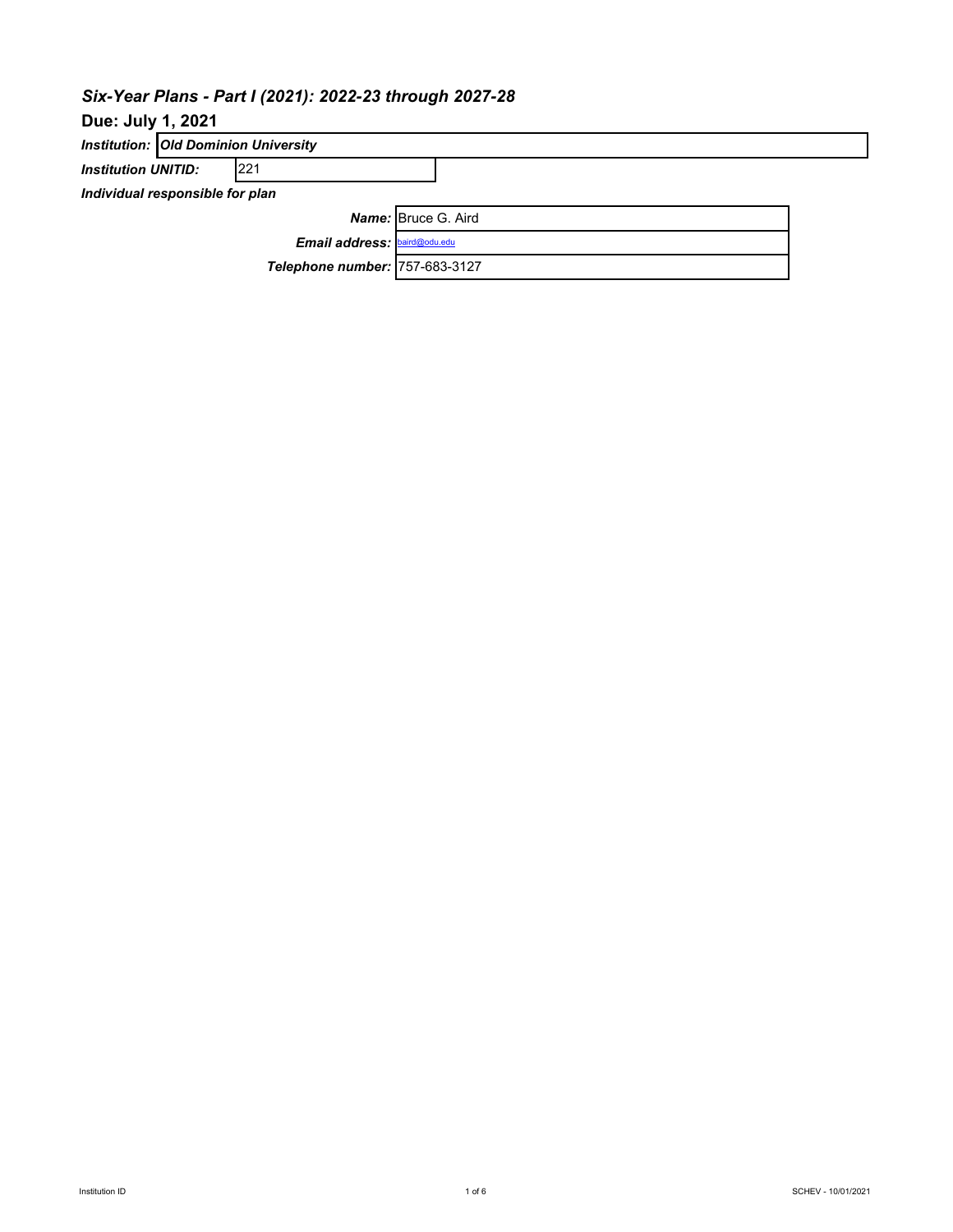## **Part 1: In-State Undergraduate Tuition and Mandatory Fee Increase Plans in 2022-24 Biennium** *Old Dominion University*

*Instructions: Provide annual planned increases in in-state undergraduate tuition and mandatory E&G fees and mandatory non-E&G fees in 2022-24 biennium. The tuition and fee charges for in-state undergraduate students should reflect the institution's estimate of reasonable and necessary charges to students based on the mission, market capacity and other factors with the assumption of no new state general fund support.*

#### **In-State Undergraduate Tuition and Mandatory E&G Fees**

| 2021-22     |                | 2022-23    | 2023-24               |            |  |  |
|-------------|----------------|------------|-----------------------|------------|--|--|
| Charge (BOV |                |            |                       |            |  |  |
| approved)   | Planned Charge | % Increase | <b>Planned Charge</b> | % Increase |  |  |
| \$7,047     | \$7.468        | 6.0%       | \$7,916               | 6.0%       |  |  |

#### **In-State Undergraduate Mandatory Non-E&G Fees**

| 2021-22     |                       | 2022-23    | 2023-24               |            |  |
|-------------|-----------------------|------------|-----------------------|------------|--|
| Charge (BOV |                       |            |                       |            |  |
| approved)   | <b>Planned Charge</b> | % Increase | <b>Planned Charge</b> | % Increase |  |
| \$4.113     | \$4,238               | 3.0%       | \$4,366               | 3.0%       |  |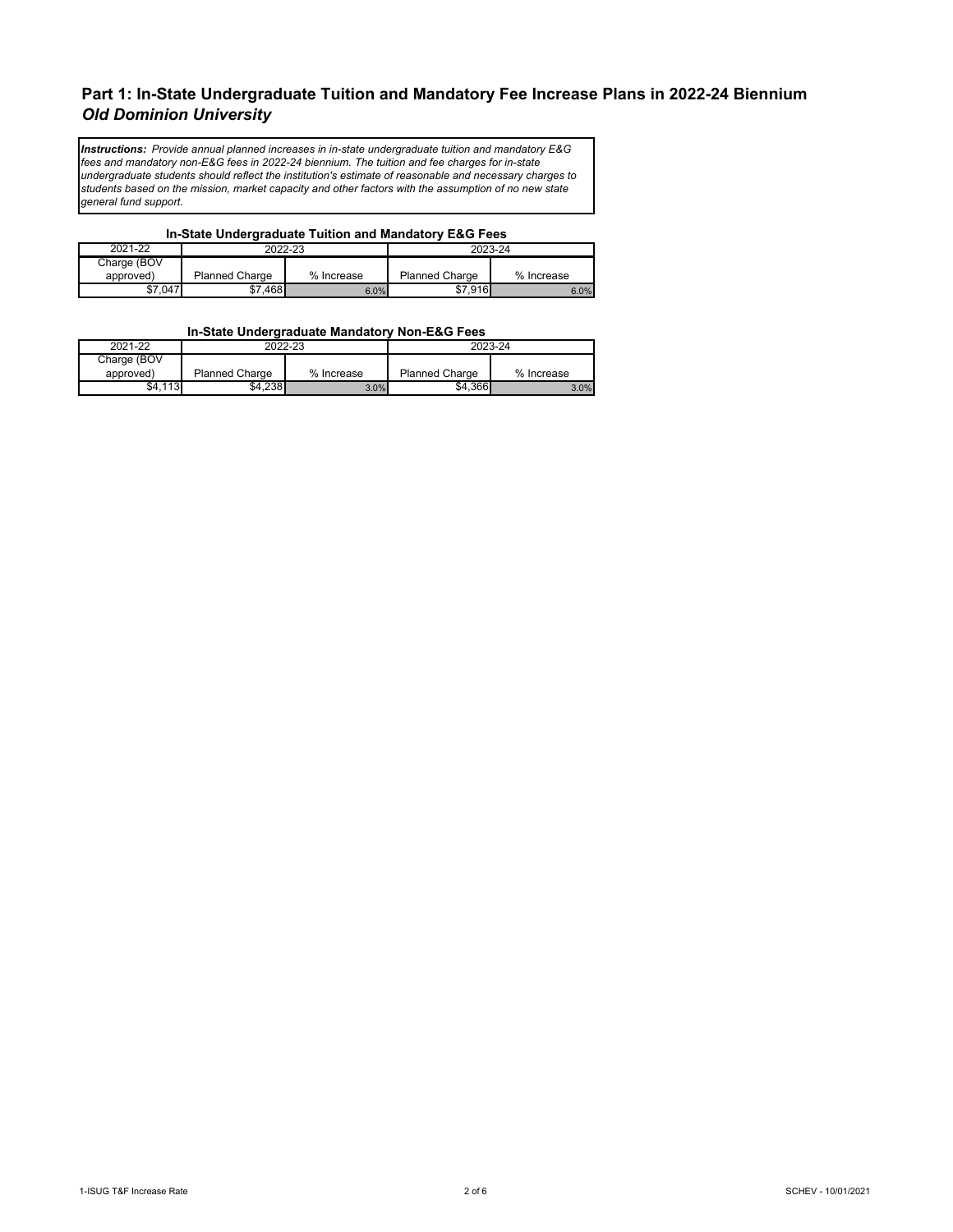# *Part 2: Tuition and Other Nongeneral Fund (NGF) Revenue Old Dominion University*

Instructions: Based on assumptions of no new general fund, enrollment changes and other institution-specific conditions, provide total collected or projected to collect revenues (after discounts and waivers) by student level and domicile (including tuition revenue used for financial aid), and other NGF revenue for educational and general (E&G) programs; and mandatory non-E&G fee revenues from in-state undergraduates and other students as well as the total auxiliary revenue. DO NOT INCLUDE STIMULUS FUNDS.

|                                   | 2020-2021 (Actual) | 2021-2022 (Estimated) | 2022-2023 (Planned) | 2023-2024 (Planned)                                                                                               |  |
|-----------------------------------|--------------------|-----------------------|---------------------|-------------------------------------------------------------------------------------------------------------------|--|
| <b>Items</b>                      | <b>Revenue</b>     | <b>Revenue</b>        | <b>Revenue</b>      | Total Collected Tuition Total Collected Tuition Total Projected Tuition Total Projected Tuition<br><b>Revenue</b> |  |
| <b>E&amp;G Programs</b>           |                    |                       |                     |                                                                                                                   |  |
| Undergraduate, In-State           | \$112,454,868      | \$112,454,868         | \$118,770,093       | \$125,085,318                                                                                                     |  |
| Undergraduate, Out-of-State       | \$19,802,749       | \$19,802,749          | \$19,802,749        | \$19,802,749                                                                                                      |  |
| Graduate, In-State                | \$17,607,178       | \$17,607,178          | \$17,607,178        | \$17,607,178                                                                                                      |  |
| Graduate, Out-of-State            | \$7,670,253        | \$7,670,253           | \$7,670,253         | \$7,670,253                                                                                                       |  |
| Law, In-State                     | \$0                | \$0                   | \$0                 | \$0                                                                                                               |  |
| Law, Out-of-State                 | \$0                | \$0                   | \$0                 | \$0                                                                                                               |  |
| Medicine, In-State                | \$0                | \$0                   | \$0                 | \$0                                                                                                               |  |
| Medicine, Out-of-State            | \$0                | \$0                   | \$0                 | \$0                                                                                                               |  |
| Dentistry, In-State               | \$0                | \$0                   | \$0                 | \$0                                                                                                               |  |
| Dentistry, Out-of-State           | \$0                | \$0                   | \$0                 | \$0                                                                                                               |  |
| PharmD, In-State                  | \$0                | \$0                   | \$0                 | \$0                                                                                                               |  |
| PharmD, Out-of-State              | \$0                | \$0                   | \$0                 | \$0                                                                                                               |  |
| Veterinary Medicine, In-State     | \$0                | \$0                   | \$0                 | \$0                                                                                                               |  |
| Veterinary Medicine, Out-of-State | \$0                | \$0                   | \$0                 | \$0                                                                                                               |  |
| Other NGF                         | \$21,945,429       | \$16,438,101          | \$17,188,101        | \$17,938,101                                                                                                      |  |
| <b>Total E&amp;G Revenue</b>      | \$179,480,477      | \$173,973,149         | \$181,038,374       | \$188,103,599                                                                                                     |  |

\$7,065,225 \$14,130,450

|                                | 2020-2021 (Actual) | 2021-2022 (Estimated)                                                                         | 2022-2023 (Planned) | 2023-2024 (Planned) |
|--------------------------------|--------------------|-----------------------------------------------------------------------------------------------|---------------------|---------------------|
| <b>Non-E&amp;G Fee Revenue</b> |                    | Total Tuition Revenue   Total Tuition Revenue   Total Tuition Revenue   Total Tuition Revenue |                     |                     |
| In-State undergraduates        | \$49,535,956       | \$55,829,540                                                                                  | \$57,504,426        | \$59,179,313        |
| All Other students             | \$9,244,185        | \$10,387,458                                                                                  | \$10,699,082        | \$11,010,705        |
| Total non-E&G fee revenue      | \$58,780,141       | \$66,216,998                                                                                  | \$68,203,508        | \$70,190,018        |
| <b>Total Auxiliary Revenue</b> | \$104,892,166      | \$115,634,250                                                                                 | \$119,103,278       | \$122,676,376       |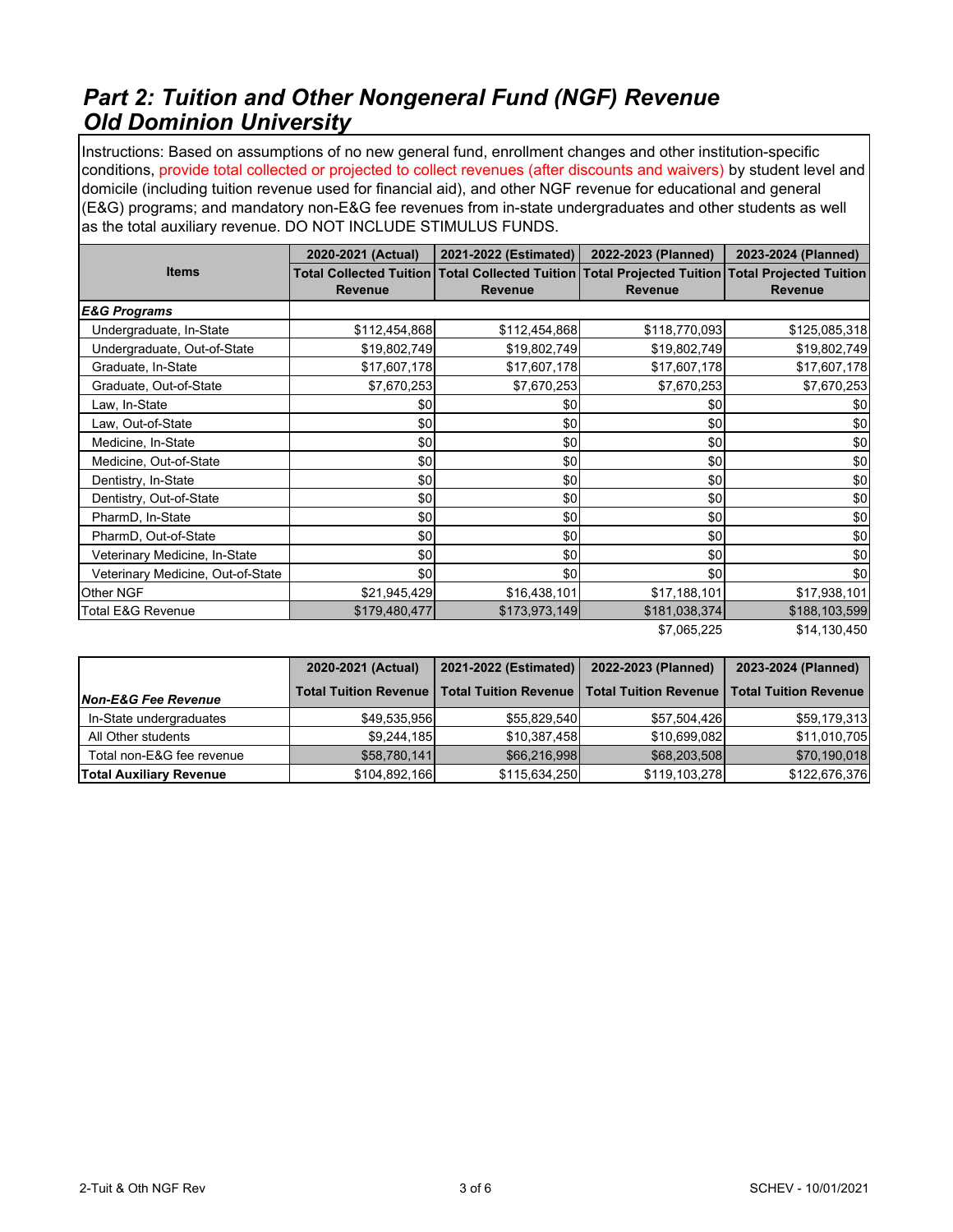#### *Part 3: ACADEMIC-FINANCIAL PLAN*

#### **3A: Six-Year Plan for Academic and Support Service Strategies for Six-year Period (2022-2028)** *Old Dominion University*

instructions for 3dx. The Academic Plan should contain academic, finance, and support servicte strategies. Provide a concise description of the strategy in the Description of Strategy column (column, ). Within this column,

|                |                                                                                                       |           |                     |              |                                              | ACADEMIC AND SUPPORT SERVICE STRATEGIES FOR SIX-YEAR PERIOD (2022-2028) |              |                                              |                                                                                                                                                                  |                               |
|----------------|-------------------------------------------------------------------------------------------------------|-----------|---------------------|--------------|----------------------------------------------|-------------------------------------------------------------------------|--------------|----------------------------------------------|------------------------------------------------------------------------------------------------------------------------------------------------------------------|-------------------------------|
|                |                                                                                                       |           |                     |              |                                              | Biennium 2022-2024 (7/1/22-6/30/24)                                     |              |                                              | <b>Description of Strategy</b>                                                                                                                                   | <b>Two Additional Biennia</b> |
| Priority       |                                                                                                       |           |                     |              |                                              |                                                                         |              |                                              |                                                                                                                                                                  |                               |
| Ranking        |                                                                                                       | <b>VP</b> |                     | 2022-2023    |                                              |                                                                         | 2023-2024    |                                              |                                                                                                                                                                  |                               |
|                | <b>Strategies (Short Title)</b>                                                                       | Goal      | <b>Total Amount</b> | Reallocation | <b>Amount From</b><br><b>Tuition Revenue</b> | <b>Total Amount</b>                                                     | Reallocation | <b>Amount From</b><br><b>Tuition Revenue</b> | <b>Concise Information for Each Strategy</b>                                                                                                                     | Information for 2024-2028     |
| $\overline{2}$ | Student Success and Job Readiness<br>(50%)<br>Tuition / 50% GF)                                       |           | \$1,237,870         | \$280,000    | \$957,870                                    | \$957,870                                                               | \$0          |                                              | Expansion of Student Success and Job Readiness<br>\$957.870 programs to improve retention and completion for the<br>most at risk student populations.            |                               |
| 3              | (50%)<br>VA Institute for Spaceflight and Autonomy<br>Tuition / 50% GF)                               |           | \$497,669           | \$0          | \$497,669                                    | \$497,669                                                               | \$0          |                                              | Expansion of the VA Institute for Spaceflight and<br>Autonomy and the Wallops Flight Facility Translational<br>\$497,669 Research and Business Innovation Center |                               |
| 5              | Maritime Center for Mission Engineering Solutions and<br>Workforce Training<br>(50% Tuition / 50% GF) |           | \$1,506,793         | \$0          | \$1,506,793                                  | \$1,506,793                                                             | \$0          |                                              | Establish the Maritime Center for Mission Engineering<br>\$1.506.793 Solutions and Workforce Training                                                            |                               |
| 6              | VA Institute for the Study of Race and Ethnicity<br>(50% Tuition / 50% GF)                            |           | \$232,314           | \$0          | \$232,314                                    | \$232,314                                                               | \$0          |                                              | \$232,314 Expansion of the Institute for the Study of Race and                                                                                                   |                               |
|                |                                                                                                       |           | <sub>SC</sub>       |              |                                              | \$0                                                                     | \$O          | \$ſ                                          |                                                                                                                                                                  |                               |
|                |                                                                                                       |           | \$0                 | \$0          | snl                                          | \$0                                                                     | \$0          | S <sub>0</sub>                               |                                                                                                                                                                  |                               |
|                |                                                                                                       |           | \$0                 | \$0          | <b>SO</b>                                    | \$0                                                                     | \$0          | S <sub>0</sub>                               |                                                                                                                                                                  |                               |
|                |                                                                                                       |           | \$0                 | \$0          | \$0                                          | \$0                                                                     | \$0          | S <sub>0</sub>                               |                                                                                                                                                                  |                               |
|                |                                                                                                       |           | \$0                 | \$0          | snl                                          | \$0                                                                     | \$0          | \$0                                          |                                                                                                                                                                  |                               |
|                |                                                                                                       |           | \$0                 | \$0          | \$0                                          | \$0                                                                     | \$0          | \$0                                          |                                                                                                                                                                  |                               |
|                |                                                                                                       |           | \$0                 | \$0          | \$0                                          | \$0                                                                     | \$0          | \$0                                          |                                                                                                                                                                  |                               |
|                |                                                                                                       |           | \$C                 | \$0          | \$0                                          | \$0                                                                     | \$0          | S <sub>0</sub>                               |                                                                                                                                                                  |                               |
|                |                                                                                                       |           | \$0                 | \$0          | <b>SO</b>                                    | \$0                                                                     | \$0          | \$0                                          |                                                                                                                                                                  |                               |
|                | Total 2022 2024 Coots (Included in Eineneigl Blog Total                                               |           |                     |              |                                              |                                                                         |              |                                              |                                                                                                                                                                  |                               |

**Total 2022-2024 Costs (Included in Financial Plan 'Total \$3,474,646** \$280,000 \$3,194,646 \$3,194,646 \$0 \$3,194,646

3B: Six-Year Financial Plan for Educational and General Programs, Incremental Operating Budget Need 2022-2024 Biennium<br>Instructions for 3B: Complete internal proprovide the proposition of the signitum As prompted internal

|   | Assuming No Additional General Fund                               |                     | 2022-2023    |                                              |                     | 2023-2024    |                                              |  |  |
|---|-------------------------------------------------------------------|---------------------|--------------|----------------------------------------------|---------------------|--------------|----------------------------------------------|--|--|
|   | <b>Items</b>                                                      | <b>Total Amount</b> | Reallocation | <b>Amount From</b><br><b>Tuition Revenue</b> | <b>Total Amount</b> | Reallocation | <b>Amount From</b><br><b>Tuition Revenue</b> |  |  |
|   | Total Incremental Cost from Academic Plan <sup>1</sup>            | \$3,474,646         | \$280,000    | \$3,194,646                                  | \$3,194,646         | \$0          | \$3,194,646                                  |  |  |
| 4 | Increase T&R Faculty Salaries (\$)                                | \$1,608,238         | \$0          | \$1,608,238                                  | \$3,272,764         | \$0          | \$3,272,764                                  |  |  |
|   | T&R Faculty Salary Increase Rate(%) <sup>2</sup>                  | 3.50%               |              | 3.50%                                        | 3.50%               |              | 3.50%                                        |  |  |
|   | Increase Admin. Faculty Salaries (\$)                             | \$0                 | \$0          | \$ſ                                          | \$0                 | \$0          | \$0                                          |  |  |
|   | Admin. Faculty Salary Increase Rate (%) <sup>2</sup>              | 0.00%               |              | 0.00%                                        | 0.00%               |              | 0.00%                                        |  |  |
|   | Increase Classified Staff Salaries (\$)                           | \$O                 | \$0          | \$0                                          | \$0                 | \$0          | \$0                                          |  |  |
|   | Classified Salary Increase Rate (%) <sup>2</sup>                  | 0.00%               |              | 0.00%                                        | 0.00%               |              | 0.00%                                        |  |  |
|   | Increase University Staff Salaries (\$)                           | \$O                 | \$0          | \$ſ                                          | \$0                 | \$0          | \$0                                          |  |  |
|   | University Staff Salary Increase Rate (%) <sup>2</sup>            | 0.00%               |              | 0.00%                                        | 0.00%               |              | 0.00%                                        |  |  |
|   | Increase Number of Full-Time T&R Faculty(\$) <sup>3</sup>         | \$0                 | \$0          | \$C                                          | \$0                 | \$0          | \$0                                          |  |  |
|   | O&M for New Facilities                                            | \$0                 | \$0          | \$0                                          | \$0                 | \$0          | \$0                                          |  |  |
|   | Addt'l In-State Student Financial Aid from Tuition Rev            | \$O                 | \$0          | \$O                                          | \$0                 | \$0          | \$0                                          |  |  |
|   | Addt'l Out-of-State Student Financial Aid from Tuition Rev        | \$0                 | \$0          | \$0                                          | \$0                 | \$0          | \$0                                          |  |  |
|   | Anticipated Nongeneral Fund Carryover                             | \$0                 | \$0          | \$0                                          | \$0                 | \$0          | \$0                                          |  |  |
|   | Nongeneral Fund for Current Operations (Safety & Security, Fringe | \$O                 | \$0          | \$0                                          | \$0                 | \$0          | \$0                                          |  |  |
|   | Library Enhancement                                               | \$0                 | \$0          | \$0                                          | \$0                 | \$0          | \$0                                          |  |  |
|   | Utility Cost Increase                                             | \$0                 | \$0          | \$0                                          | \$0                 | \$0          | \$0                                          |  |  |
|   | <b>Total Additional Funding Need</b>                              | \$5,082,884         | \$280,000    | \$4,802,884                                  | \$6,467,410         | \$0          | \$6,467,410                                  |  |  |

Notes: (1) Please ensure that these items are not double counted if they are already included in the incremental cost of the academic plan.<br>(2) If planned, enter the cost of any institution-wide increase.<br>(3) If planned, enter th

| Auto Check (Match = \$0) |                                      |                                                             |                                             |  |  |  |  |  |  |  |
|--------------------------|--------------------------------------|-------------------------------------------------------------|---------------------------------------------|--|--|--|--|--|--|--|
|                          | Match Incremental Tuit Rev in Part 2 | If not matched, please provide explanation in these fields. |                                             |  |  |  |  |  |  |  |
| 2022-2023                | 2023-2024                            | 2022-2023                                                   | 2023-2024                                   |  |  |  |  |  |  |  |
|                          |                                      | Unallocated tuition revenue is earmarked to                 | Unallocated tuition revenue is earmarked to |  |  |  |  |  |  |  |
|                          |                                      | support the goals and objectives in the                     | support the goals and objectives in the     |  |  |  |  |  |  |  |
| \$2,262,341              |                                      | \$7,663,040 forthcoming University Strategic Plan.          | forthcoming University Strategic Plan.      |  |  |  |  |  |  |  |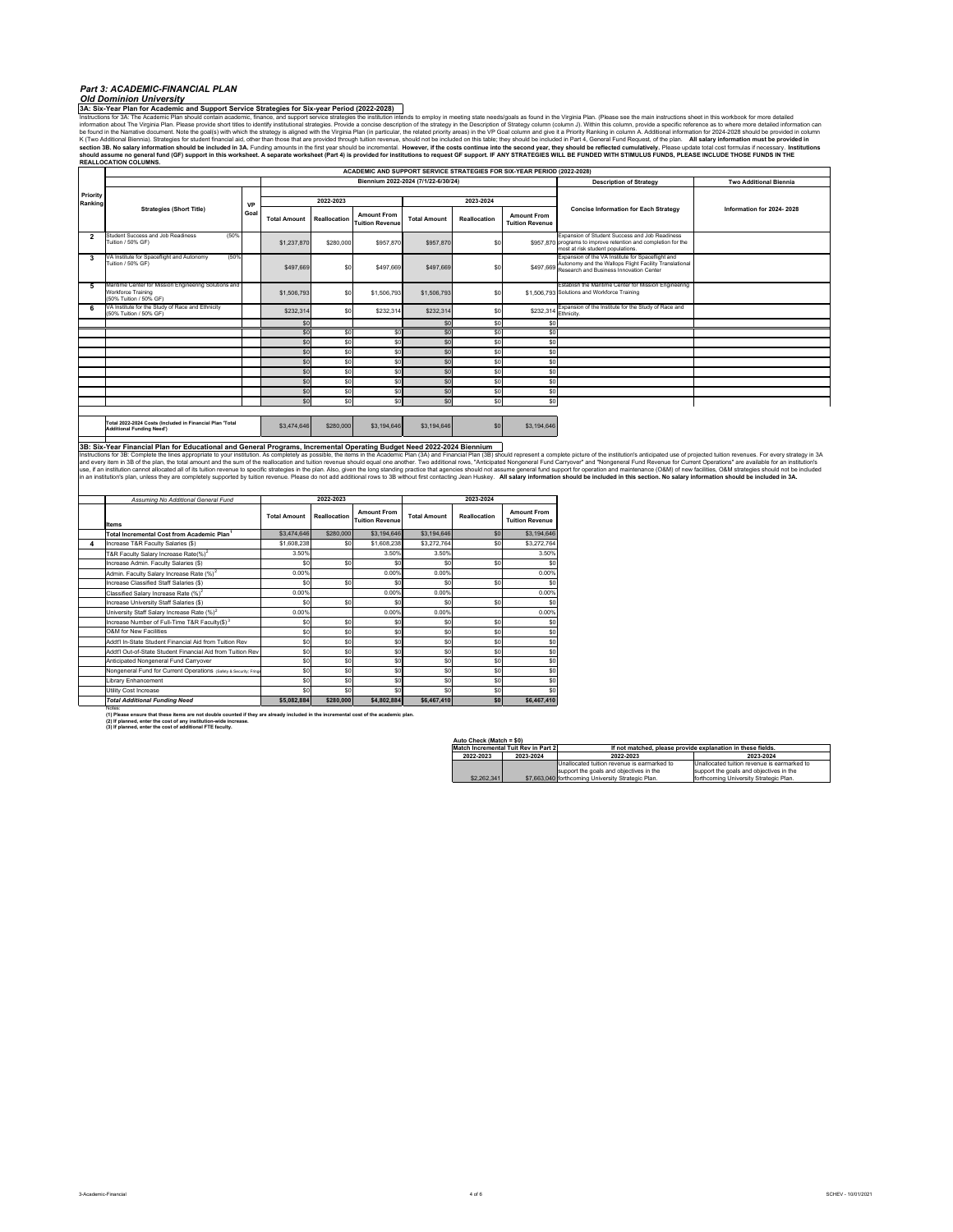#### *Part 4: General Fund (GF) Request Old Dominion University*

Instructions: Indicate items for which you anticipate making a request for state general fund in the 2022-24 biennium. The item can be a supplement to a strategy or item from the academic and financial plan or it can be a free-standing request for which no tuition revenue would be used. If it is a supplement to a strategy or item from the academic and financial plan, use the same title used in Part 3 and place it in bold print to draw attention to ti's connection to Part 3. Also, describe in the Notes column how additional general fund will<br>enhance or expand the strategy. Request *costs formulas.*

| Biennium 2022-2024 (7/1/22-6/30/24)<br><b>Priority</b><br><b>Notes</b><br>Ranking<br>2022-2023<br>2023-2024<br><b>VP</b><br><b>Strategies (Match Academic-Financial</b><br><b>Worksheet Short Title)</b><br>Goal<br><b>GF Support</b><br><b>GF Support</b><br><b>Total Amount</b><br><b>Total Amount</b><br>Increase Student Financial Assistance<br>1<br>Addressing students unmet need is a critical<br>\$7,572,000<br>\$7,572,000<br>\$15,144,000<br>\$15,144,000 component of student succes, improving retention<br>and completion.<br><b>Student Success and Job Readiness</b><br>$\mathbf{2}$<br>50% of funding required for the expansion of<br>(50% Tuition / 50% GF)<br>\$957,870 Student Success and Job Readiness programs to<br>\$2,195,740<br>\$957,870<br>\$1,915,740<br>improve retention and completion for the most at<br>risk student populations.<br>VA Institute for Spaceflight and Autonomy<br>3<br>50% of funding required for the expansion of the<br>(50% Tuition / 50% GF)<br>VA Institute for Spaceflight and Autonomy and the<br>\$995,338<br>\$497.669<br>\$995,338<br>\$497.669<br>Wallops Flight Facility Translational Research and<br><b>Business Innovation Center</b><br>Increase Faculty Salaries (Funding 50% Tuition / 50%<br>4<br>50% of funding required to address issues in the<br>GF)<br>recruitment and retention of qualified teaching and<br>\$3,216,476<br>\$1,608,238<br>\$6,545,528<br>\$3,272,764<br>with tuition revenue as noted in the Academic-<br>Financial Tab.<br><b>Maritime Center for Mission Engineering Solutions</b><br>5<br>50% of the funding required to establish the<br>and Workforce Training (50% Tuition / 50% GF)<br>\$1,506,792<br>\$1,506,792<br>\$3,013,585<br>\$3,013,585<br>Maritime Center for Mission Engineering Solutions<br>and Workforce Training<br>VA Institute for the Study of Race and Ethnicity<br>6<br>(50% Tuition / 50% GF)<br>\$232,314<br>\$464,628<br>\$464,628<br>\$232,314 50% of the funding required for the expansion of<br>the Institute for the Study of Race and Ethnicity.<br>Center for Interprofessional Healthcare practice,<br>$\overline{7}$<br>Education, and Research (I-Hear)<br>Funding to create the center which will foster<br>\$310,000 innovative interprofessional educational<br>\$310,000<br>\$310,000<br>\$310,000<br>opportunities through didactic and experiential<br>care to underserved and vulnerable populations.<br>Offshore Wind Center of Excellence<br>8<br>Funding to create an Offshore Wind Energy Center<br>\$1,000,313 provide coordination among stakeholders from<br>\$1,000,313<br>\$1,000.313<br>\$1,000,313<br>diverse sectors and interests to develop OSW<br>facilities, logistics support networks, and workforce<br>pipelines, to further the role of Hampton Roads as<br>the logistics hub for OSW on the East Coast.<br>Supercomputing Business Innovation Center<br>9<br>The Supercomputing Business Innovation Center<br>will provide technical assistance to companies,<br>quasi-public entities (such as the Port of Virginia<br>\$1,623,525<br>\$1,623,525<br>\$1,623,525<br>\$1,623,525<br>resources for business innovation.<br>\$20,391,605<br>\$31,012,657<br>\$24,545,247<br>\$15,308,721 | <b>Initiatives Requiring General Fund Support</b> |  |  |  |  |                                                                                                                                                               |
|-----------------------------------------------------------------------------------------------------------------------------------------------------------------------------------------------------------------------------------------------------------------------------------------------------------------------------------------------------------------------------------------------------------------------------------------------------------------------------------------------------------------------------------------------------------------------------------------------------------------------------------------------------------------------------------------------------------------------------------------------------------------------------------------------------------------------------------------------------------------------------------------------------------------------------------------------------------------------------------------------------------------------------------------------------------------------------------------------------------------------------------------------------------------------------------------------------------------------------------------------------------------------------------------------------------------------------------------------------------------------------------------------------------------------------------------------------------------------------------------------------------------------------------------------------------------------------------------------------------------------------------------------------------------------------------------------------------------------------------------------------------------------------------------------------------------------------------------------------------------------------------------------------------------------------------------------------------------------------------------------------------------------------------------------------------------------------------------------------------------------------------------------------------------------------------------------------------------------------------------------------------------------------------------------------------------------------------------------------------------------------------------------------------------------------------------------------------------------------------------------------------------------------------------------------------------------------------------------------------------------------------------------------------------------------------------------------------------------------------------------------------------------------------------------------------------------------------------------------------------------------------------------------------------------------------------------------------------------------------------------------------------------------------------------------------------------------------------------------------------------------------------------------------------------------------------------------------------------------------------------------------|---------------------------------------------------|--|--|--|--|---------------------------------------------------------------------------------------------------------------------------------------------------------------|
|                                                                                                                                                                                                                                                                                                                                                                                                                                                                                                                                                                                                                                                                                                                                                                                                                                                                                                                                                                                                                                                                                                                                                                                                                                                                                                                                                                                                                                                                                                                                                                                                                                                                                                                                                                                                                                                                                                                                                                                                                                                                                                                                                                                                                                                                                                                                                                                                                                                                                                                                                                                                                                                                                                                                                                                                                                                                                                                                                                                                                                                                                                                                                                                                                                                           |                                                   |  |  |  |  |                                                                                                                                                               |
|                                                                                                                                                                                                                                                                                                                                                                                                                                                                                                                                                                                                                                                                                                                                                                                                                                                                                                                                                                                                                                                                                                                                                                                                                                                                                                                                                                                                                                                                                                                                                                                                                                                                                                                                                                                                                                                                                                                                                                                                                                                                                                                                                                                                                                                                                                                                                                                                                                                                                                                                                                                                                                                                                                                                                                                                                                                                                                                                                                                                                                                                                                                                                                                                                                                           |                                                   |  |  |  |  |                                                                                                                                                               |
|                                                                                                                                                                                                                                                                                                                                                                                                                                                                                                                                                                                                                                                                                                                                                                                                                                                                                                                                                                                                                                                                                                                                                                                                                                                                                                                                                                                                                                                                                                                                                                                                                                                                                                                                                                                                                                                                                                                                                                                                                                                                                                                                                                                                                                                                                                                                                                                                                                                                                                                                                                                                                                                                                                                                                                                                                                                                                                                                                                                                                                                                                                                                                                                                                                                           |                                                   |  |  |  |  |                                                                                                                                                               |
|                                                                                                                                                                                                                                                                                                                                                                                                                                                                                                                                                                                                                                                                                                                                                                                                                                                                                                                                                                                                                                                                                                                                                                                                                                                                                                                                                                                                                                                                                                                                                                                                                                                                                                                                                                                                                                                                                                                                                                                                                                                                                                                                                                                                                                                                                                                                                                                                                                                                                                                                                                                                                                                                                                                                                                                                                                                                                                                                                                                                                                                                                                                                                                                                                                                           |                                                   |  |  |  |  |                                                                                                                                                               |
|                                                                                                                                                                                                                                                                                                                                                                                                                                                                                                                                                                                                                                                                                                                                                                                                                                                                                                                                                                                                                                                                                                                                                                                                                                                                                                                                                                                                                                                                                                                                                                                                                                                                                                                                                                                                                                                                                                                                                                                                                                                                                                                                                                                                                                                                                                                                                                                                                                                                                                                                                                                                                                                                                                                                                                                                                                                                                                                                                                                                                                                                                                                                                                                                                                                           |                                                   |  |  |  |  |                                                                                                                                                               |
|                                                                                                                                                                                                                                                                                                                                                                                                                                                                                                                                                                                                                                                                                                                                                                                                                                                                                                                                                                                                                                                                                                                                                                                                                                                                                                                                                                                                                                                                                                                                                                                                                                                                                                                                                                                                                                                                                                                                                                                                                                                                                                                                                                                                                                                                                                                                                                                                                                                                                                                                                                                                                                                                                                                                                                                                                                                                                                                                                                                                                                                                                                                                                                                                                                                           |                                                   |  |  |  |  |                                                                                                                                                               |
|                                                                                                                                                                                                                                                                                                                                                                                                                                                                                                                                                                                                                                                                                                                                                                                                                                                                                                                                                                                                                                                                                                                                                                                                                                                                                                                                                                                                                                                                                                                                                                                                                                                                                                                                                                                                                                                                                                                                                                                                                                                                                                                                                                                                                                                                                                                                                                                                                                                                                                                                                                                                                                                                                                                                                                                                                                                                                                                                                                                                                                                                                                                                                                                                                                                           |                                                   |  |  |  |  |                                                                                                                                                               |
|                                                                                                                                                                                                                                                                                                                                                                                                                                                                                                                                                                                                                                                                                                                                                                                                                                                                                                                                                                                                                                                                                                                                                                                                                                                                                                                                                                                                                                                                                                                                                                                                                                                                                                                                                                                                                                                                                                                                                                                                                                                                                                                                                                                                                                                                                                                                                                                                                                                                                                                                                                                                                                                                                                                                                                                                                                                                                                                                                                                                                                                                                                                                                                                                                                                           |                                                   |  |  |  |  | research faculty. The remaining 50% will be funded                                                                                                            |
|                                                                                                                                                                                                                                                                                                                                                                                                                                                                                                                                                                                                                                                                                                                                                                                                                                                                                                                                                                                                                                                                                                                                                                                                                                                                                                                                                                                                                                                                                                                                                                                                                                                                                                                                                                                                                                                                                                                                                                                                                                                                                                                                                                                                                                                                                                                                                                                                                                                                                                                                                                                                                                                                                                                                                                                                                                                                                                                                                                                                                                                                                                                                                                                                                                                           |                                                   |  |  |  |  |                                                                                                                                                               |
|                                                                                                                                                                                                                                                                                                                                                                                                                                                                                                                                                                                                                                                                                                                                                                                                                                                                                                                                                                                                                                                                                                                                                                                                                                                                                                                                                                                                                                                                                                                                                                                                                                                                                                                                                                                                                                                                                                                                                                                                                                                                                                                                                                                                                                                                                                                                                                                                                                                                                                                                                                                                                                                                                                                                                                                                                                                                                                                                                                                                                                                                                                                                                                                                                                                           |                                                   |  |  |  |  |                                                                                                                                                               |
|                                                                                                                                                                                                                                                                                                                                                                                                                                                                                                                                                                                                                                                                                                                                                                                                                                                                                                                                                                                                                                                                                                                                                                                                                                                                                                                                                                                                                                                                                                                                                                                                                                                                                                                                                                                                                                                                                                                                                                                                                                                                                                                                                                                                                                                                                                                                                                                                                                                                                                                                                                                                                                                                                                                                                                                                                                                                                                                                                                                                                                                                                                                                                                                                                                                           |                                                   |  |  |  |  | learning activities with a specific focus on providing                                                                                                        |
|                                                                                                                                                                                                                                                                                                                                                                                                                                                                                                                                                                                                                                                                                                                                                                                                                                                                                                                                                                                                                                                                                                                                                                                                                                                                                                                                                                                                                                                                                                                                                                                                                                                                                                                                                                                                                                                                                                                                                                                                                                                                                                                                                                                                                                                                                                                                                                                                                                                                                                                                                                                                                                                                                                                                                                                                                                                                                                                                                                                                                                                                                                                                                                                                                                                           |                                                   |  |  |  |  | of Excellence at Old Dominion University which will                                                                                                           |
|                                                                                                                                                                                                                                                                                                                                                                                                                                                                                                                                                                                                                                                                                                                                                                                                                                                                                                                                                                                                                                                                                                                                                                                                                                                                                                                                                                                                                                                                                                                                                                                                                                                                                                                                                                                                                                                                                                                                                                                                                                                                                                                                                                                                                                                                                                                                                                                                                                                                                                                                                                                                                                                                                                                                                                                                                                                                                                                                                                                                                                                                                                                                                                                                                                                           |                                                   |  |  |  |  | and the economic sector surrounding the port), and<br>NGOs so that they can partner with universities and<br>the Department of Energy in using supercomputing |